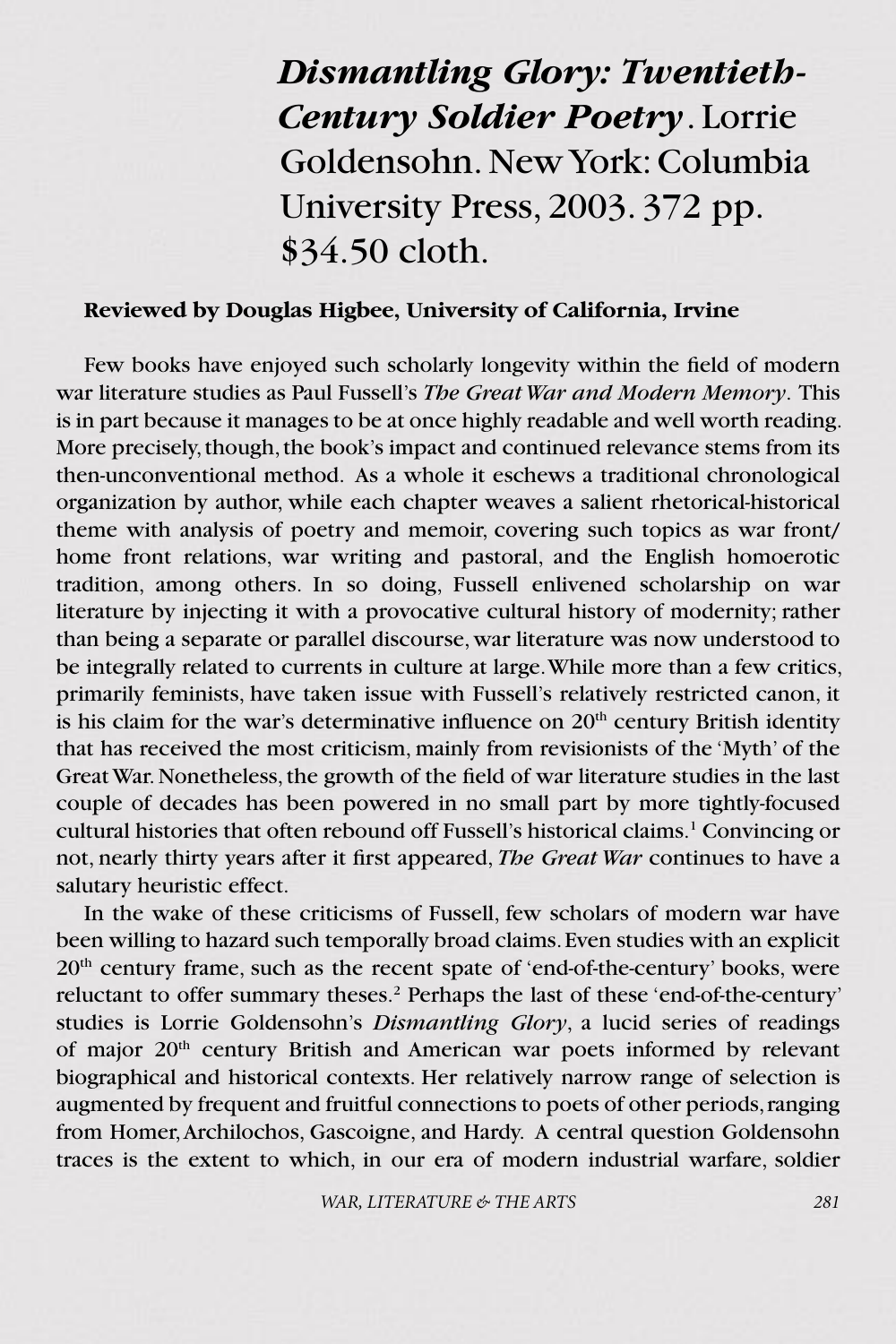poetry has revised glorified (i.e., traditional, or pre-modern) concepts of the heroic. While her intention to excavate the anti-war strains in this body of work is clear from the outset, to her credit Goldensohn is well aware of the ideological substrate in many purportedly anti-war texts that locates various attractions and consolations in war. Thus, if one of Goldensohn's principal historical interests is to "track the nature of antiwar feeling in soldier poetry," she also has one eye peeled to see the "reluctant but defensive reaffirmation of violence and bloodletting that so often resurfaces in these poems" (xii). As the title of her study suggests, then, the process of "dismantling glory" is a difficult and ongoing project.

Goldensohn's approach is a useful qualification of a common hard-and-fast moral absolutism that often obscures the fruitful ambiguities embedded in 20<sup>th</sup> century war writing by contrasting, to take a common example, the imperialistic narcissism of Rupert Brooke with the trench-borne outrage of Wilfred Owen. Both are more complex than this scenario allows. In his very last poems, written aboard ship en route to Gallipoli, Brooke strikes a more reticent, apprehensive note, while Owen's putatively firm anti-war position is often unsettled by an undertow of masochism and by Christ imagery awash in holy sacrifice. Indeed, Goldensohn's reading of Owen—her focus in the second chapter—homes in on the ways Owen's poetry often refuses a thorough-going rejection of war for the consolations and attractions of suffering in the context of male fellowship. As Goldensohn puts it, Owen's poetic language often "transforms anguish, pain, and suffering into a nobility of heroic endurance"  $(76)$ .<sup>3</sup> While this reading of Owen is not wholly original—for instance, over a decade ago Adrian Caesar's *Taking It Like a Man* convincingly elaborated upon Fussell's early reading of Owen's Decadentinspired homoeroticism—Goldensohn's emphasis on Owen's redefinition of the traditional heroic in terms of a heroism of witnessing and suffering nicely encapsulates a longstanding scholarly preoccupation. If experienced readers of First World War poetry and criticism may not require another review of Yeats' instructively off-target censure of Owen's "passive suffering" or another reading of "Dulce et Decorum Est" that translates the Horace for us, readers interested in a robust introduction to the salient issues regarding Owen's work would benefit from Goldensohn's analysis.

Goldensohn's chapter on Keith Douglas, on the other hand, presents us with a long-overdue synthetic appraisal of a relatively neglected Second World War-era poet that moves beyond William Scammell's excellent but dated monograph.4 Bringing together readings of Douglas' verse from Oxford, North Africa, and pre-Normandy with a nuanced analysis of the prose memoir *Alamein to Zem Zem*, Goldensohn rightfully refuses Douglas' own claims—made in such essays as "Poets in this War" (1943)—that all Second World War writing was doomed to repeat the arguments of the Great War poets. On this last point, Goldensohn finds Douglas's poetry deflecting an Owen-esque emphasis on the sacrifice of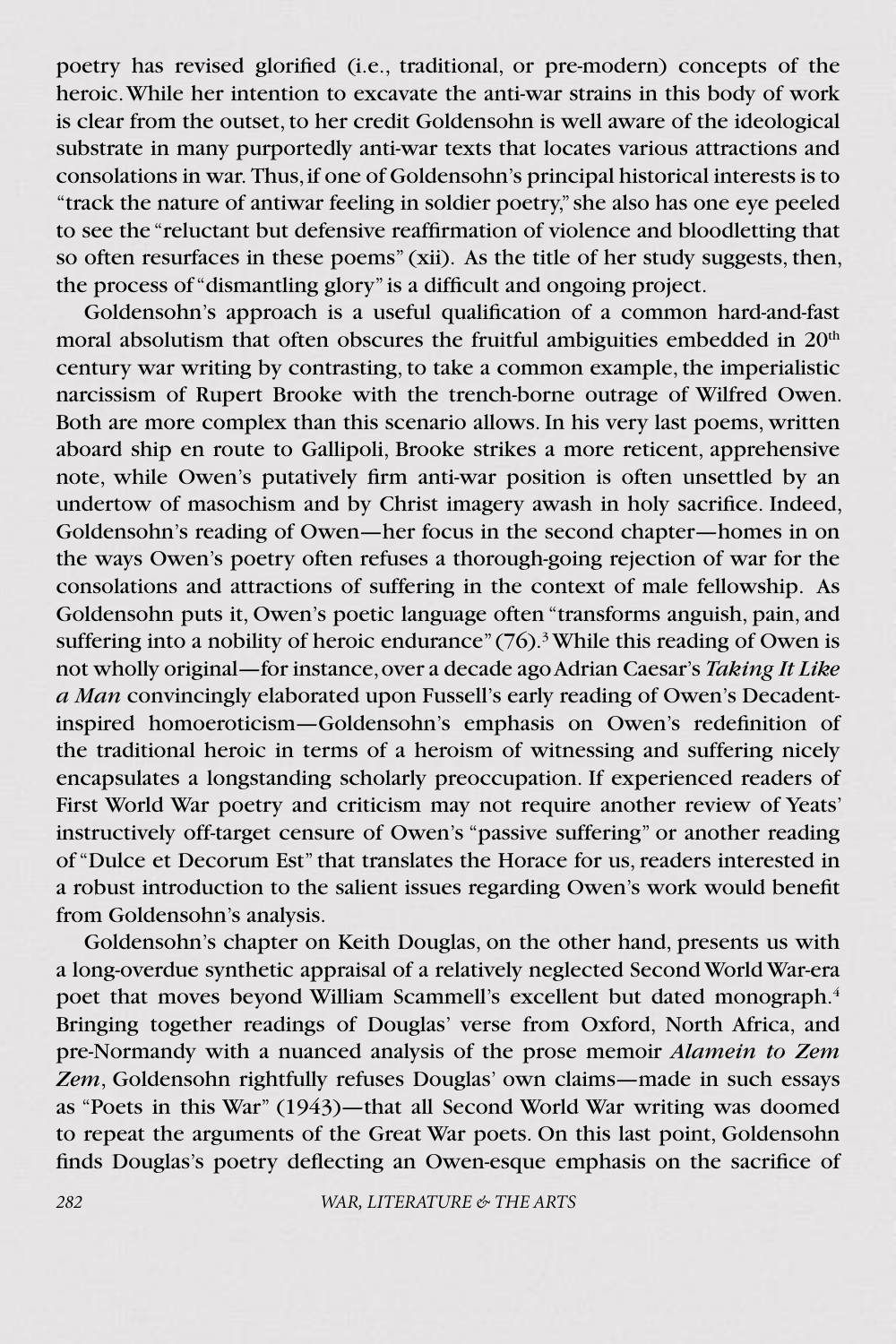innocents by callous non-combatants and more squarely delineating the extent to which soldiers themselves are implicated in war's destructiveness. While in part this departure may be due to the real differences between trench warfare and tank warfare in the open desert, Goldensohn's main point is that Second World War poets like Douglas, writing in the shadow of Auden's ethical ambivalences of the 1930s, simply did not have available to them the ideological traction that informs Owen's disillusioned anger. In Douglas, this commonly results in a cooler, fatalistic tone: the soldier's dual role as both victim and victimizer draws Douglas away from questions of Why? and toward metaphysical ruminations cauterized with scenes of battlefield wreckage. Goldensohn brings out this strain in Douglas most clearly in her reading of "How to Kill," in which her tracking of the poem's parallels between the drama of combat and the metaphysical co-implication of death and life demonstrates her critical acuity. As Douglas's persona fires at the enemy:

> Death, like a familiar, hears and look, has made a man of dust of a man of flesh. This sorcery I do. Being damned, I am amused to see the centre of love diffused and the waves of love travel into vacancy. (130)

On the other hand, her contention that these lines express "more than a shade of swagger" rather misses their quiet tone and perhaps slights the emotional price such honestly-hewn ironies must have cost the author. Goldensohn is precisely on target, however, in relating the metaphysical focus in Douglas's war poetry to his own longstanding preoccupations with identity and mortality, a critical move convincingly demonstrated in her reading of Douglas' pre-Normandy "Bete Noire" poems. Noting Douglas' achievements in memoir and in criticism, Goldensohn's claim for his exceeding, in the span of a brief career, the rather restrictive category of "war poet" as a well-rounded "man of letters" is certainly earned and welcome.

Moving to the American side of the Second World War, Goldensohn finds in Randall Jarrell a retention of Douglas' emphasis on soldiers as killers combined with an Owen-esque political consciousness. Jarrell's status as a non-combatant flight instructor—which places him simultaneously near the war's center and at its periphery—informs an *oeuvre*, that, in essence, widens the circle of moral responsibility in order to include not only those who drop bombs on European cities but also those whom these airmen represent. While Owen focuses his outrage on accusations of civilians, Jarrell's implication of non-combatants refrains from excusing those doing the fighting; at the same time, Jarrell's broader scope produces a more politically pointed poetry than Douglas' metaphysical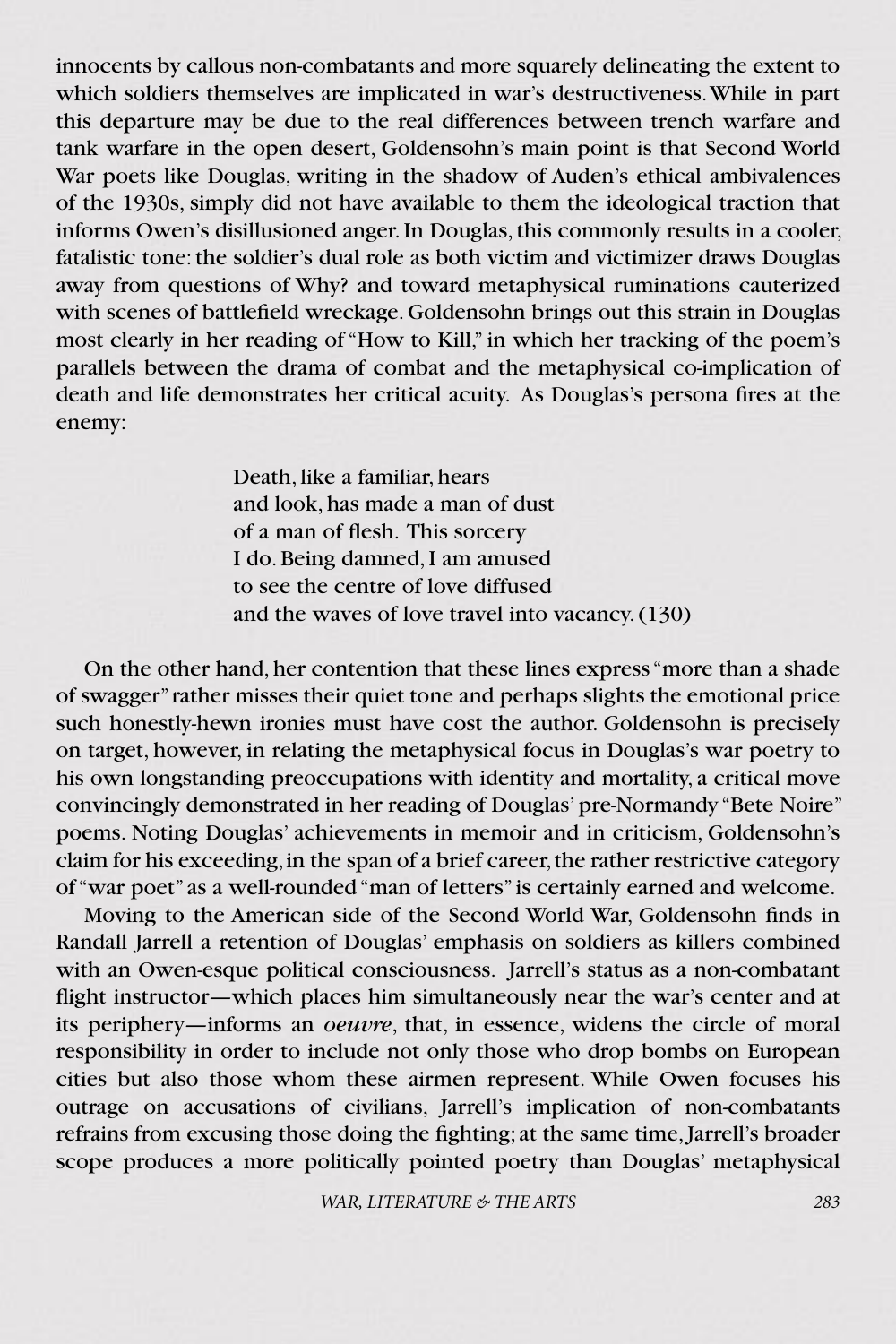ruminations. Though at times Jarrell over-emphasizes the extent to which modern war is the product of "the systems that have bred and empowered the modern state" (a sentiment that provides the bite of poems such as "The Death of the Ball-Turret Gunner" ), for her part Goldensohn is especially interested in those poems which provide a more complex rendition of war's moral calculus (225). In "Eighth Air Force," Jarrell casts his soldier-victims as both murderers and Christ-figures, civilians as the "people" demanding blood, and his speaker (perhaps a stand-in for Jarrell himself) as an anguished Pilate. Goldensohn ably reads this tripartite network in terms of Jarrell's general interest in the moral gray zones of twentieth century war. The speaker as Pilate concludes by considering the airmen as a collective Christ:

> I will content the people as I can And give up these to them: Behold the man!

I have suffered in a dream, because of him, Many things; for this last saviour, man, I have lied as I lie now. But what is lying? Men wash their hands, in blood, as best they can: I find no fault in this just man. (224)

While perhaps she could have spent more time unpacking the concluding line's dense ironies, in which the complex status of the key terms "I," "fault," "just," "man," and the deliberately slippery syntax of "this just man"—the very terms of her discussion of Jarrell's ethics—are all brought explosively together, Goldensohn's illuminating connections between his life and work are an important contribution to Jarrell scholarship and the study of modern war poetry in general.

Goldensohn completes her study with an extensive discussion of four anthologies of Vietnam War poetry. Published from 1972 to 1998, each volume successively broadens in scope to include not only poetry by American veterans, but also work by civilians, non-combatant nurses, and Vietnamese writers, with the result that formerly implicit issues such as gender and race become increasingly more explicit. This emphasis is in line with Goldensohn's overall task of excavating the complex inter-penetrations of peace and war: for instance, how the demarcation of wartime roles along strict gender lines—a major facet of the traditional heroic ethos—duplicates and often reinforces the gender hierarchies of peacetime. On another level, however, Goldensohn's aesthetic criteria bear some examination. While arguing for the historical importance of the 1972 anthology, she argues that on the whole its poetry suffers from a lack of "polish," claiming that "direct witness…constricts or oversimplifies many [of the] poems" (250, 253). Though many readers may concur with this judgment (including myself),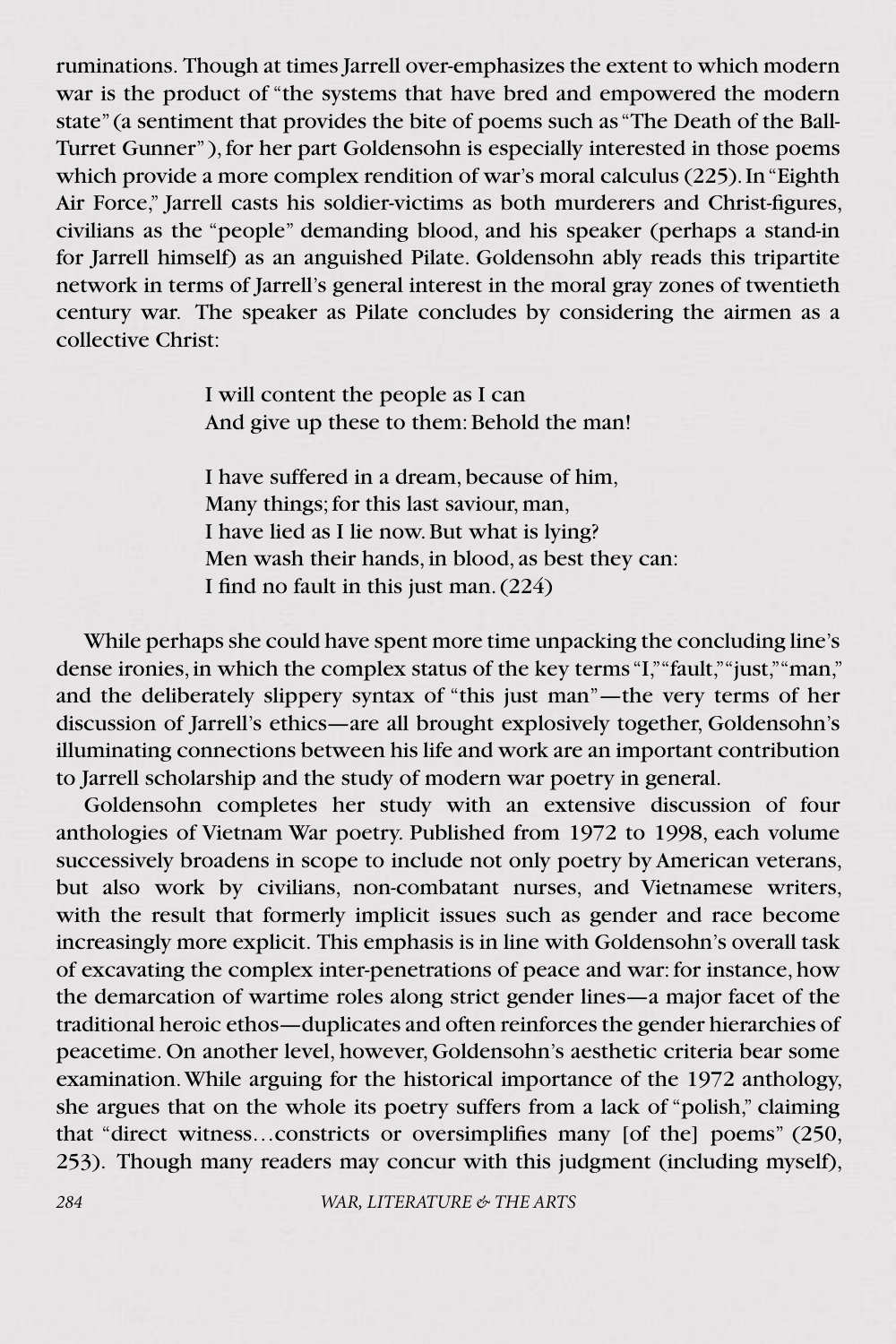and though her claim is in keeping with her general argument for the thematic and formal evolution of the successive stages of Vietnam War poetry, perhaps Goldensohn doesn't sufficiently allow for the ways in which the achievements of the later poetry depend on those initial works. If, strictly speaking, the complexity of later poetry is visible only by dint of its comparison with prior works, then relegating early Vietnam War poetry to the aesthetic dustbin fails to underscore the dialectical relation between, say, the work of W.D Ehrhart and Bruce Weigl. On this score, one may wonder whether Virginia Woolf would have retained her reservations concerning Sassoon's poetic achievement if she had considered the influence of his realism on what most agree are Owen's more elaborate and nuanced revisions.

Reservations such as these aside, and though we may still await a successor to Fussell's ambitious and influential work, Goldensohn's study convincingly brings together the complex and variegated body of  $20<sup>th</sup>$  century war poetry by combining analysis of its major practitioners with exploration of overarching themes such as the evolving valence of the twentieth-century heroic. And as it seems fairly clear that the twenty-first century will continue to provide fresh occasions for interrogating the diverse inter-relations between war and heroism, it can't but help to have Goldensohn's work close at hand.

#### **Notes**

1. Bourke, *Dismembering the Male* (1996), Allyson Booth, *Postcards from the Trenches* (1996), and Vincent Sherry, *The Great War and the Language of Modernism* (2003) are a few such studies. Hynes present a cogent summary of the Great War 'Myth,' while Brian Bond's *The Unquiet Western Front* (2002) is the most recent critique of the 'Myth' thesis.

2. See Margot Norris, *Writing War in the 20th Century*, pp. 9-10.

3. For example, see "Greater Love," "Insensibility," and "Strange Meeting."

4. *Keith Douglas*. Faber and Faber, 1988.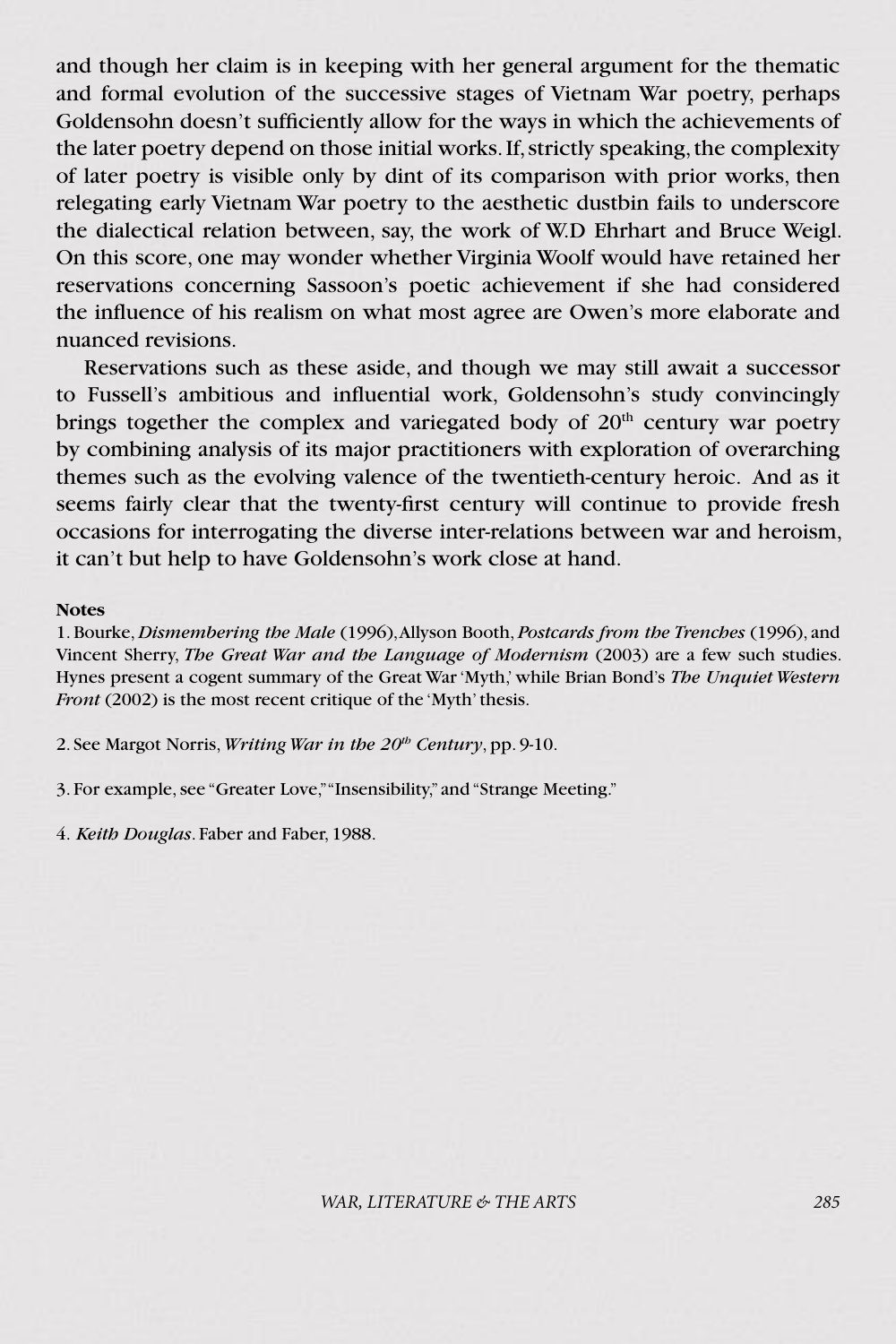*Honoring Sergeant Carter: Redeeming a Black World War II Hero's Legacy*. Allene G. Carter and Robert L. Allen. New York: Amistad , 2003,  $ix + 212$  pp. \$24.95.

### **Reviewed by Eric Ensley, United States Air Force Academy**

Perhaps the highest cost of freedom is not so much how truth becomes cryptically lost or found, but how more often than not, it is crushed into some ideological can, then systematically manipulated, covered up, and purposefully forgotten. Such was the case with Sergeant Edward A. Carter, one of only seven African-American soldiers in World War II to posthumously win the Medal of Honor. The authors begin Sergeant Carter's story in September 1941, when he enlisted in the Army. Having risen within a few years to the rank of Staff Sergeant in his all-black company, in the autumn of 1944, Carter found himself driving trucks in England and southern France. Spurred by heavy losses during the Battle of the Bulge however, the Army began recruiting black soldiers for combat duty. Of the roughly 4,500 who volunteered, 2,221 became infantrymen, one of whom was Sergeant Carter. The only catch was that these volunteers, if they had them, had to turn in their stripes, for in those good 'ole days of sweet tea, Jim Crow, and separate-but-equal segregation, America's Great Christian God forbid a Black Sergeant from California from commanding a White Private from Georgia. Soon thereafter, Private Carter was charging towards the Rhine as part of the Fifty-sixth Armored Infantry Battalion in Patton's Third Army.

On March 23, 1945, during a mission to capture a bridge over the river at Speyer, Carter's column came under intense 88-mm artillery fire. Volunteering to lead his squad to attack the enemy position, what happened in the course of the next few hours changed his destiny. Shot seven times, hit in both legs by 88-mm shrapnel, all of his squad wounded or dead, in the space of a few hours Carter effectively destroyed one machine gun nest, killed a German mortar crew plus a dozen or so German soldiers, and took two German prisoners who provided his unit with valuable information on enemy-troop dispositions. But in keeping with the findings of a later study by Shaw University concluding that the Army's racism prevented black soldiers from receiving America's highest military award,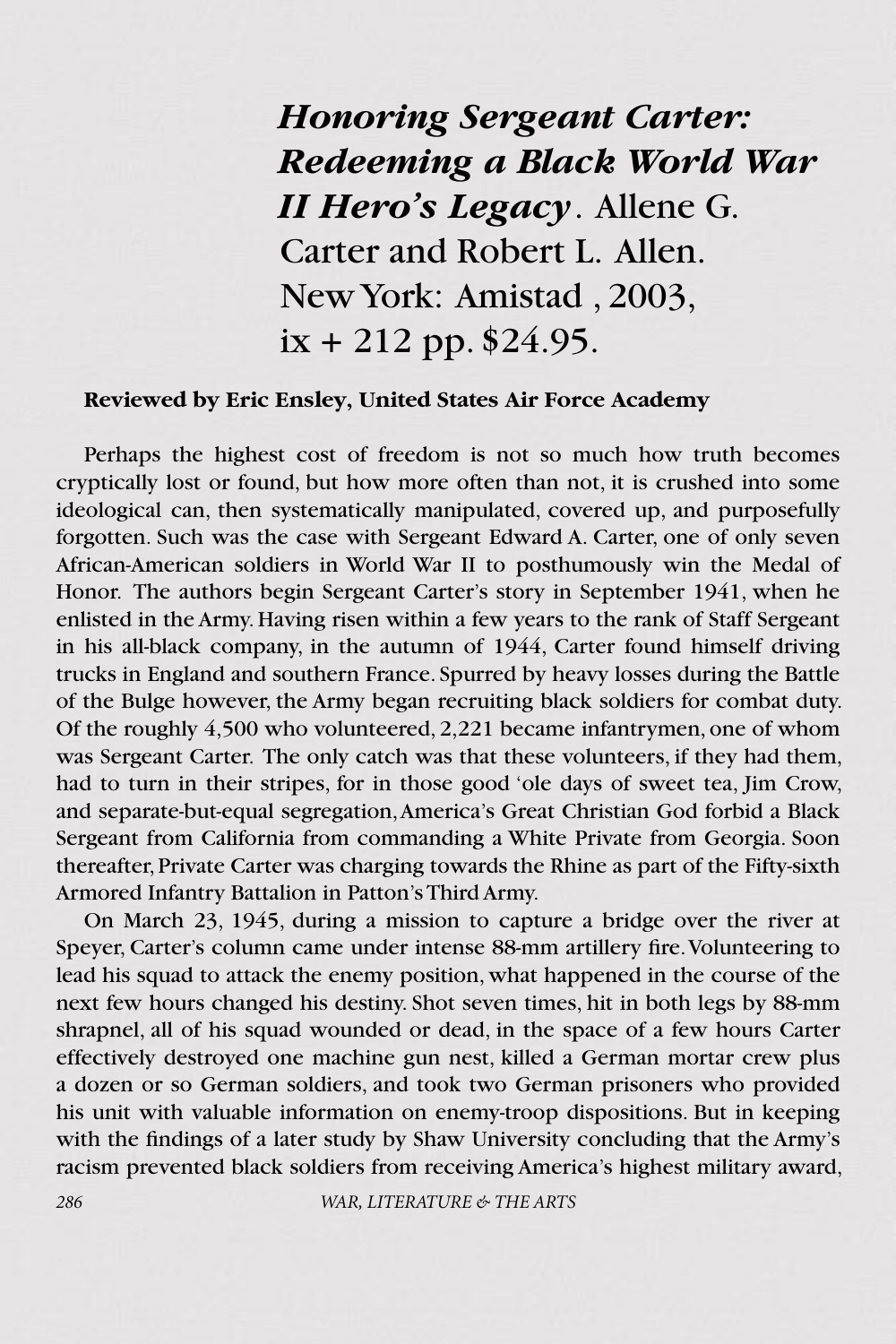Carter received a Purple Heart and Distinguished Service Cross for his actions, even though he clearly should have won the Medal of Honor. As the authors so convincingly instruct their readers however, not receiving the Medal of Honor was a trifling, almost insignificant offense compared to the ordeal he would later undergo.

Strangely enough, Allene Carter did not learn about her deceased father-inlaw's heroic actions until the Department of Veterans Affairs called the Carter family to inform them that the White House was planning to award him the Medal of Honor. It was only when she started gathering information for the White House that she started learning about and piecing together the darker side to Sergeant Carter's story—a side that had clouded his family's memory of him and filled them with bad blood concerning Carter's military experience. The strength of what follows lies in a narrative that bristles with Allene Carter's strong sense of retributive justice and fearless efforts to discover the redemptive truth about her father-in-law.

Allene Carter, herself a 911 dispatcher turned self-taught researcher, in what seems like a perfect case study in *Government for Dummies: How to Honor Your Fallen Heroes Instead of Trying to Disgrace Them*, describes the series of injustices she unearthed in her research. She uncovered how General Mark Clark, with his "when loyalty is doubted, the individual must suffer" philosophy, knowingly resisted Army policy by limiting black reenlistment and ensuring that Sergeant Carter, this "audacious, proud black soldier who shone wherever he was assigned," was humbled (185); how Adjutant General Edward Witsell, FBI Director J. Edgar Hoover, Secretary of Defense Louis Johnson, and Johnson's assistant, James Evens, all had a guilty hand in using that all-too-common government memorandum smokescreen of "confidential information" to deny attempts by Carter and the NAACP to overturn the Army's decision to deny his reenlistment; how Sergeant Carter faced repeated insinuations of disloyalty by the Army throughout his efforts to learn the reasons behind this denial. As Allene Carter accurately deduced, every time an Army newspaper published a laudatory article concerning Sergeant Carter, the flood of investigations began anew.

In the late 1990s, when Allene Carter finally gained access to Eddie's Freedom of Information Act file, the only information to support the government's allegations against Sergeant Carter was that he had fought with the Abraham Lincoln Brigade in the Spanish Civil War, grew up with his Christian missionary parents in India and China, and had a father living in Shanghai, China, and an Indian mother. On this so-called "confidential information," Carter found himself repeatedly denied reenlistment. Too late to do Sergeant Carter any living good, Allene Carter angrily notes how "The institution that he so faithfully and heroically served…had betrayed him cruelly" (177).

The hard-won apotheosis of Allene Carter's work came after the 1997 Medal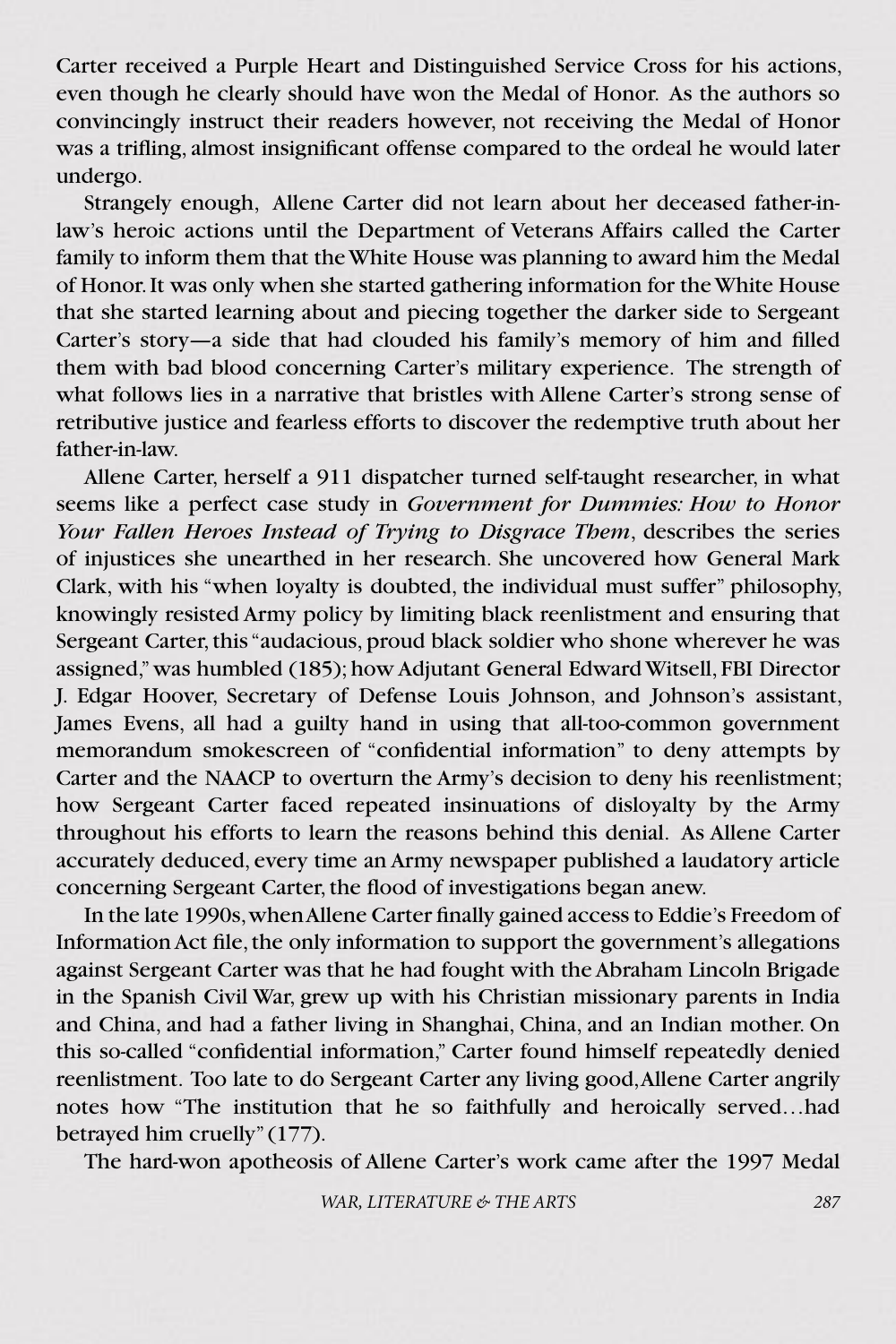of Honor ceremony, when, in 1999, upon learning—largely from Allene Carter's research and aggressive advocacy of her findings—of what he called "the additional injustice [Sergeant Carter] had suffered by being denied reenlistment," President Clinton issued a formal apology to the Carter family on behalf of all Americans. The postlude to Sergeant Carter's story occurred on one of those typically hot and humid June days in Norfolk, Virginia, when his daughter-in-law stood in a shipyard for the christening of the Navy ammunition carrier, the *M/V SSG Edward A. Carter, Jr.* Admonishing her audience of 300 guests, Allene Carter reminded us of something we forget often and too easily:

> When we go back to our respective communities, we can take back a legacy with us. We can change history. We can reopen the history books to make corrections. I would ask that you hold on to what the Carter family has started, and continue on with us as we make a journey to insure that the truth is recovered and preserved. (204)

In this day of corporate cover-ups and increasing governmental secrecy, we would be wise to remember that truth does not just happen; instead, it is fought and bled for, lied over, and comes with high costs. We should honor Sergeant Carter and his biographers for helping teach Americans of every color once more how important the battle for truth is—and that this battle can be won.

> *The Vietnam War in History, Literature, and Film.* Taylor, Mark. Tuscaloosa: University of Alabama Press, 2003. 176 pp. \$48.00 cloth, \$22.95 paper.

#### **Reviewed by Matthew Hill, University of Maryland, College Park**

Writing about the complex cultural reverberations of the American war in Viet Nam is never an easy task. The war, "America's Longest War," as George Herring aptly put it, is extraordinarily difficult to describe, much less understand. It was both a stunning military success and a dismal failure, a hard slog through jungles and rice paddies and a breakneck Huey flight over them, a "noble cause" and a quagmire. Writing and film on the war have only complicated the task: in many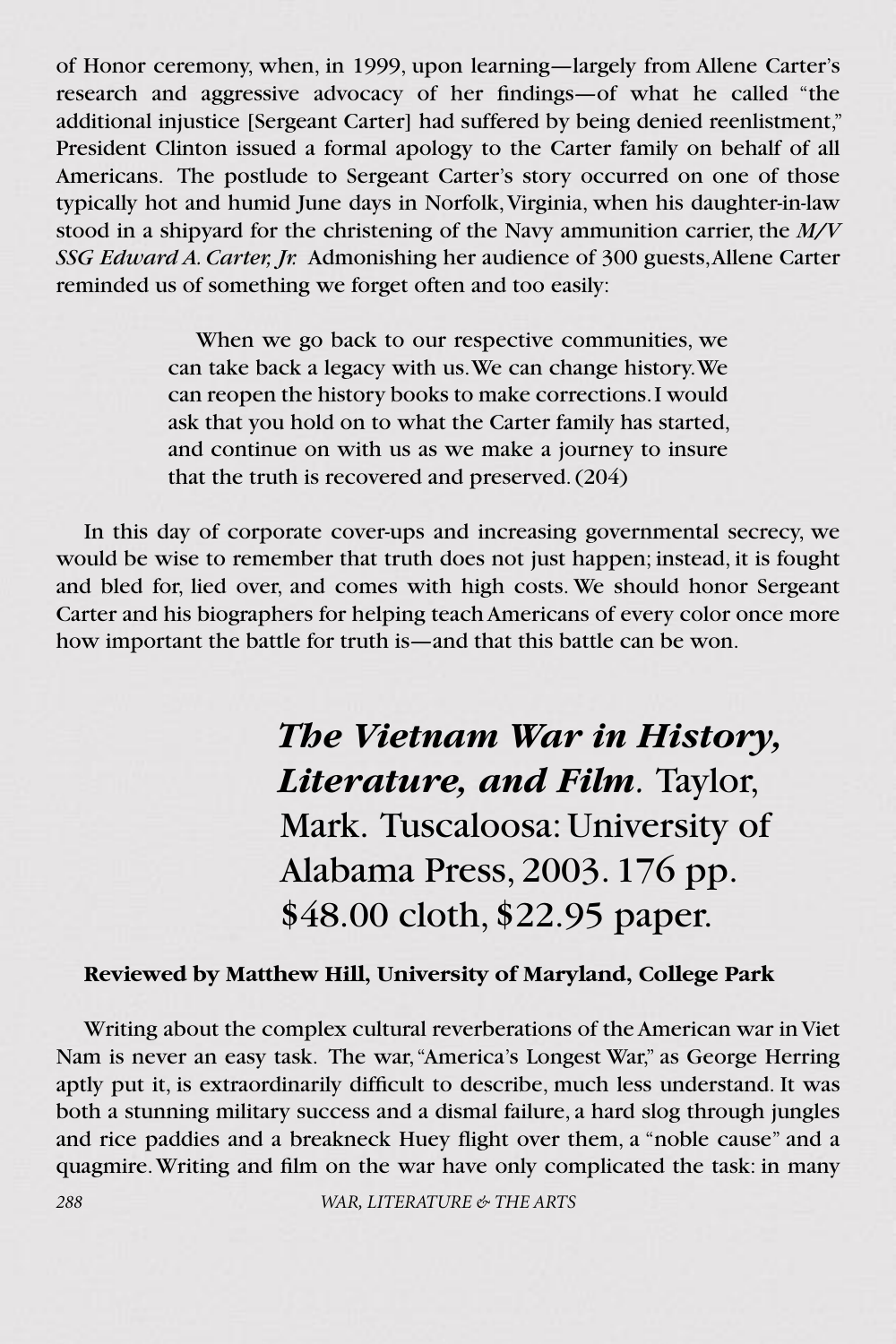ways, creative work on Viet Nam has created a new meta-history, a narrative apart from the facts and figures of the (supposedly accurate) historical record. The elusive thing called "Viet Nam"—both the country and the war—exists as a constructed "thing" somewhere between these often competing histories, its tenuous truth buried in layers of historical inaccuracy and poetic license. It is the analysis of this daunting problem that defines Mark Taylor's 2003 book, *The Vietnam War in History, Literature, and Film.* 

In a brief introductory chapter, Taylor offers a prospectus for his project, suggesting that the complex nature of the war (Frederic Jameson called it the first truly "postmodern war") requires that one attempting to "understand" it consider both "historical" texts and "creative" ones:

> In the context of the Vietnam War, questions about the usefulness of particular disciplines are particularly relevant because of the skepticism with which many attempts to portray the war have been received. History, it has been alleged by some, cannot fully explain this first "postmodern" war. The scale, confusion and "unknowability" of events in Vietnam require, according to this view, alternative forms of representation which writers of fiction are best equipped to provide (Taylor 2).

Attempting to resolve the perilous dichotomy between the writing of "history" and "literature" or "fiction" as it relates to the notion of "how it really was" is the core aim of Taylor's book. Echoing Henry James, Nathaniel Hawthorne, and Sir Philip Sidney's *Defence of Poesy,* Taylor argues that texts outside of conventional historical discourse may be able to provide readers with a different kind of "truth" about the war in Viet Nam. Not simply advocating an unqualified acceptance of creative texts as "sources of truths" (2), however, Taylor suggests a healthy skepticism, arguing that one should assess "what sort of dangers" are inherent in reading creative texts historically.

Awareness of the split between "historical" and "literary" representation, Taylor allows, is nothing new—readers for centuries have had to negotiate through complex layering of creative and "objective" representations of events, particularly in regards to warfare and the infamous "fog of war." The Great War poetry of Sassoon and Owen, for example, is commonly held to be far more illustrative of the "real" truths of modern war than many conventional histories of the period, portraying more accurately both the abjection and suffering of soldiers on all sides and their resultant "modern" psychic isolation. The fact that this *is* such an old problem to me is the central weakness of Taylor's book. The introduction seems to imply a binary ("history" vs. "literature") approach to examining the war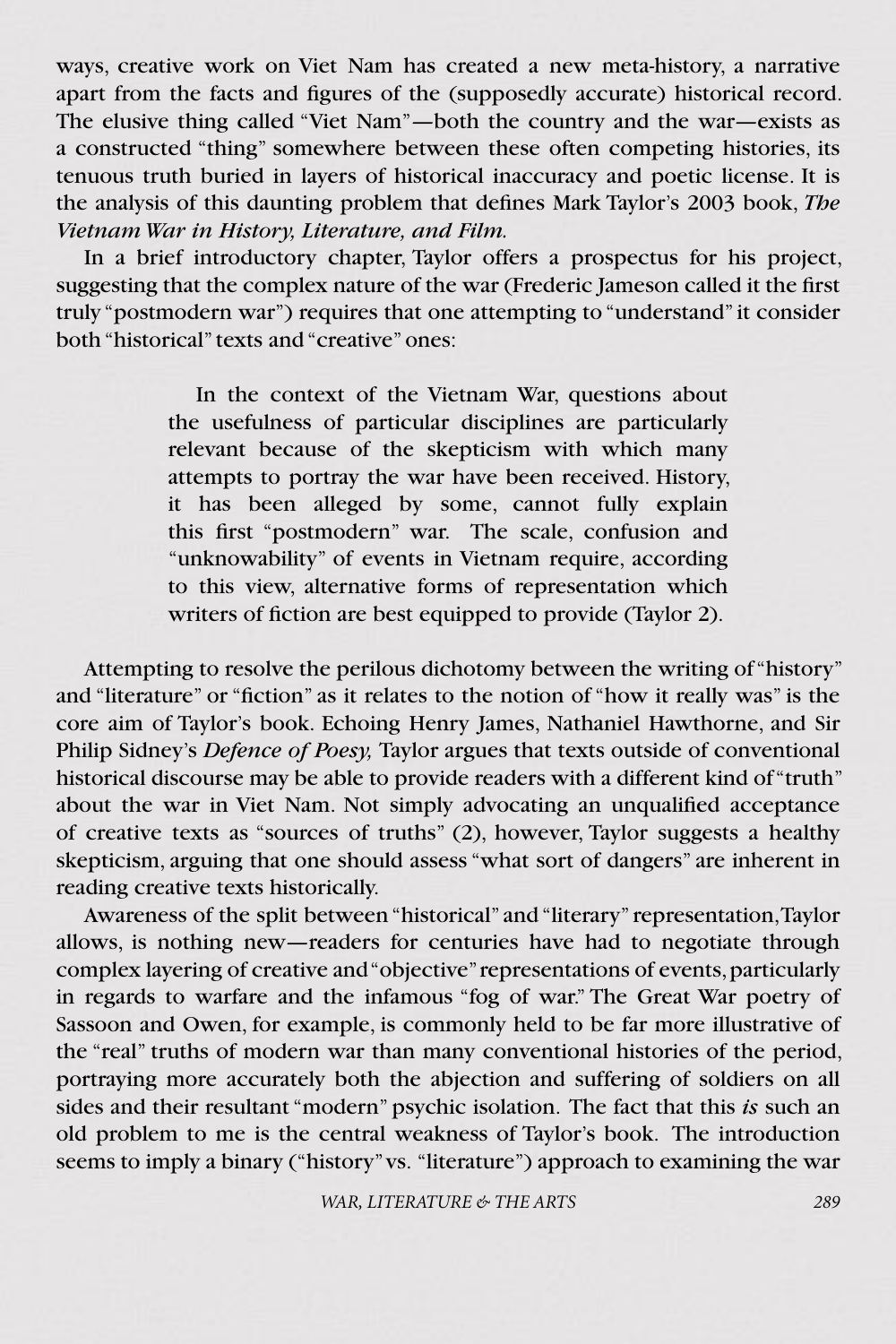that I feel only the most naïve cultural critics or historians would advocate. Many of the brightest scholars working in literature and history departments—and their respective course syllabi—often draw from both historical and creative texts in order to expand and complicate their work. In calling for an "interdisciplinary" approach to the war, then, Taylor seems to be advocating a solution that is already being implemented by many critics.

This is not to say, however, that *The Vietnam War in History, Literature, and Film* is not an important contribution to the scholarship on the war. While the exigency for the problem that Taylor posits might be a bit weak, his skill in working with texts is considerable. In an academic environment where "high theory" and overt political proselytizing are the fashion, working closely with actual texts is a skill not many critics possess; Taylor's attention to detail—both in the historical and literary sense—is significant, as is his command of the body of secondary literature. The book is extraordinarily well-researched and offers genuinely insightful, sophisticated and accessible readings of each text that it examines.

The organization of the book is unique. Rather than organizing chronologically, by text, or by genre, Taylor structures his analysis thematically, grouping texts around common dominant motifs. Chapter 1, "Telling True War Stories," interrogates the complex problems of understanding the historical "truth" of combat and offers a summary of the ongoing theoretical dialogue between fictive and "objective" representations of history. Chapter 2, "Heroes," offers a particularly compelling interdisciplinary analysis of *The Green Berets*, in which Taylor examines the representation—in most cases celebration and mythologizing—of the U.S. Special Forces in both Robin Moore's 1965 novel and John Wayne's 1968 film. Taylor skillfully casts both versions of *The Green Berets—*commonly considered to be of questionable historical accuracy, yet extremely popular—as unintentionally valuable in imparting some level of "true" historical knowledge about the war, particularly in regards to the development of American *ideas* on guerilla warfare and counterinsurgency:

Determined to assert the heroism of the Green Berets, Robin Moore and John Wayne produced versions of the war that are highly flawed but historically valuable for reasons neither writer nor actor / director might have imagined: as reflections of the attitudes of Americans; as evidence of the appeal that the Special Forces and the mythology surrounding them continued to have, despite an increasingly peripheral role in Vietnam; and, individually, as indications of some of the views of a small group of soldiers in Vietnam and the avowed views of the American government in Washington (Taylor 54).

The novel and film, then, the book argues, are worth examining as cultural artifacts, as productions arising from a unique moment in American history. While Taylor's reading of *The Green Berets* is indeed interesting—some of the best and most true criticism on the work that I've seen—its core assertion of the film and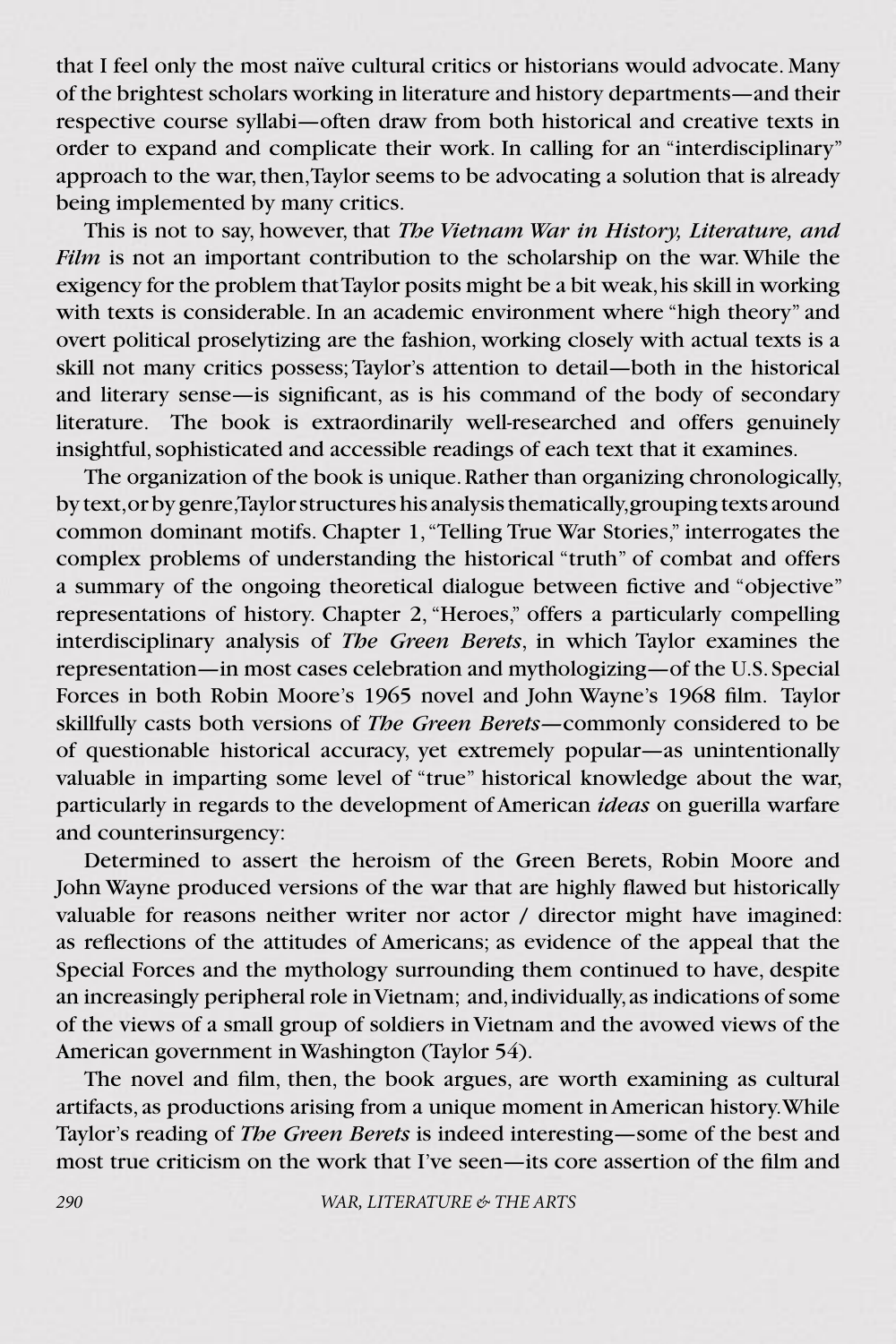novel being "artifacts" of ideas is fairly conventional: such premises underlie much of the current theoretical work on popular literature and culture.

Chapter 3 examines the contribution of cinema to the study and understanding of history, oddly enough through an analysis of Oliver Stone's deeply speculative *JFK.* Taylor investigates both Stone's use of historical documents as a means to advance his own theories on Kennedy's assassination as well as the implications that use has—within the particularly persuasive genre of film—on the credibility of the film as "history" for popular audiences. Taylor ultimately sees value in Stone's willfully misleading text as both an artifact of political consciousness and as an event provocative of dialogue on the Kennedy assassination, the war in Viet Nam, and the process of presidential decision making in the 1960s. "Battles," the book's fourth chapter, deals with "objective" representations of combat contrasted with those in literature and film, focusing on texts (*Dispatches* by Michael Herr and *Hamburger Hill* by John Irvin) dealing with the battles of Khe Sahn and "Hamburger Hill" in the A Shau Valley. Chapter 5, "Villains," discusses the depiction of war crimes committed by American soldiers, paying particular attention to investigative accounts of the massacre at My Lai and Tim O'Brien's narrative strategies *In the Lake of the Woods.* In a fitting coda to the work, "Veterans" traces the representation in film of the Viet Nam veteran in relation to cultural attitudes on the war. In this chapter Taylor discusses Hal Ashby's anti-war drama *Coming Home,* Michael Cimino's complex parable *The Deer Hunter,* and the ultimate examples of Cold War revisionism, the *Rambo* films.

While *The Vietnam War in History, Literature, and Film's* overall point—that any serious scholar of history and culture needs to take an interdisciplinary approach to understand the war in any meaningful way—seems a bit conventional in the post-cultural studies age, the book's analyses of both the creative texts and historical record are complex and well thought out, making the book a valuable resource for anyone seeking a greater understanding of how journalists, filmmakers, novelists, and historians have sought to represent the most complex conflict in American history.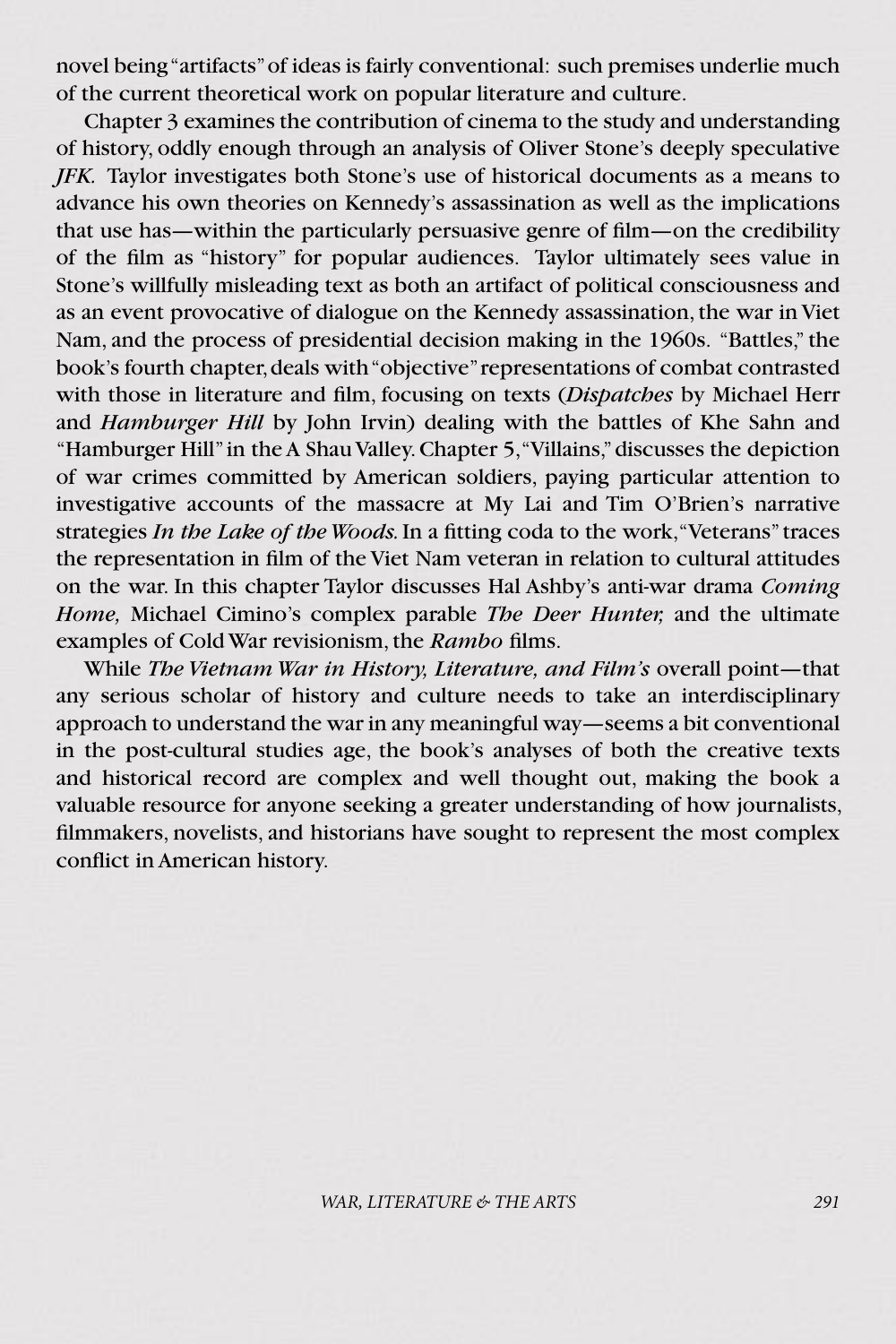*Guts and Glory: The Making of the American Military Image in Film***.**Lawrence H. Suid. Lexington, Kentucky: University Press of Kentucky, 2002. xvii + 748 pp. \$50.00 cloth, \$29.95 paper.

### **Reviewed by Major Jeffrey C. Alfier, USAF, Ramstein Air Base, Germany**

Film and military historian Lawrence H. Suid's *Guts and Glory: The Making of the American Military Image in Film* is an updated version of his original book published twenty-six years ago, one that now encompasses films produced in the last few years, including depictions of the Gulf War and the US intervention in Somalia. Younger readers will be pleased to see that movies such as *Black Hawk Down* (2002) and *Windtalkers* (2002) come under Suid's updated study. His chronological approach highlights the US military in the vicissitudes of Hollywood image making since the film industry's inception. As such, *Guts and Glory* is, at its crux, a study in cinematic sociology, with ramifications for political science. Suid's span runs from classics to lesser-known movies. He includes fantasies such as *The Final Countdown* (1980), smarmy failures such as *Pearl Harbor* (2001), the humorous—like *Stripes* (1981), assorted millennial and survivalist works, and those that otherwise suffer from "the ambiguity of conflicting images" such as *Pork Chop Hill* (1959) (201).

World events are often midwife to the film industry; hence, Suid discusses at length the effects of the Cuban Missile Crisis and growing atomic arsenals (229*ff*) in the making of the American military image. With extended implications for the American mythos, politics and popular sentiment impact the minds of producers and screenwriters. For most films, producers worked closely with the Pentagon, providing them scripts to get their comments. This has always been more for material than spiritual support.

There is a pleasing balance in Suid's analyses. He lauds films such as *The Killing Fields* (1984) and *Southern Comfort* (1981) for at least nominally standing "above the political issues" to let "the visual images of slaughter speak for themselves" (468). Throughout, he addresses issues surrounding whether or not certain films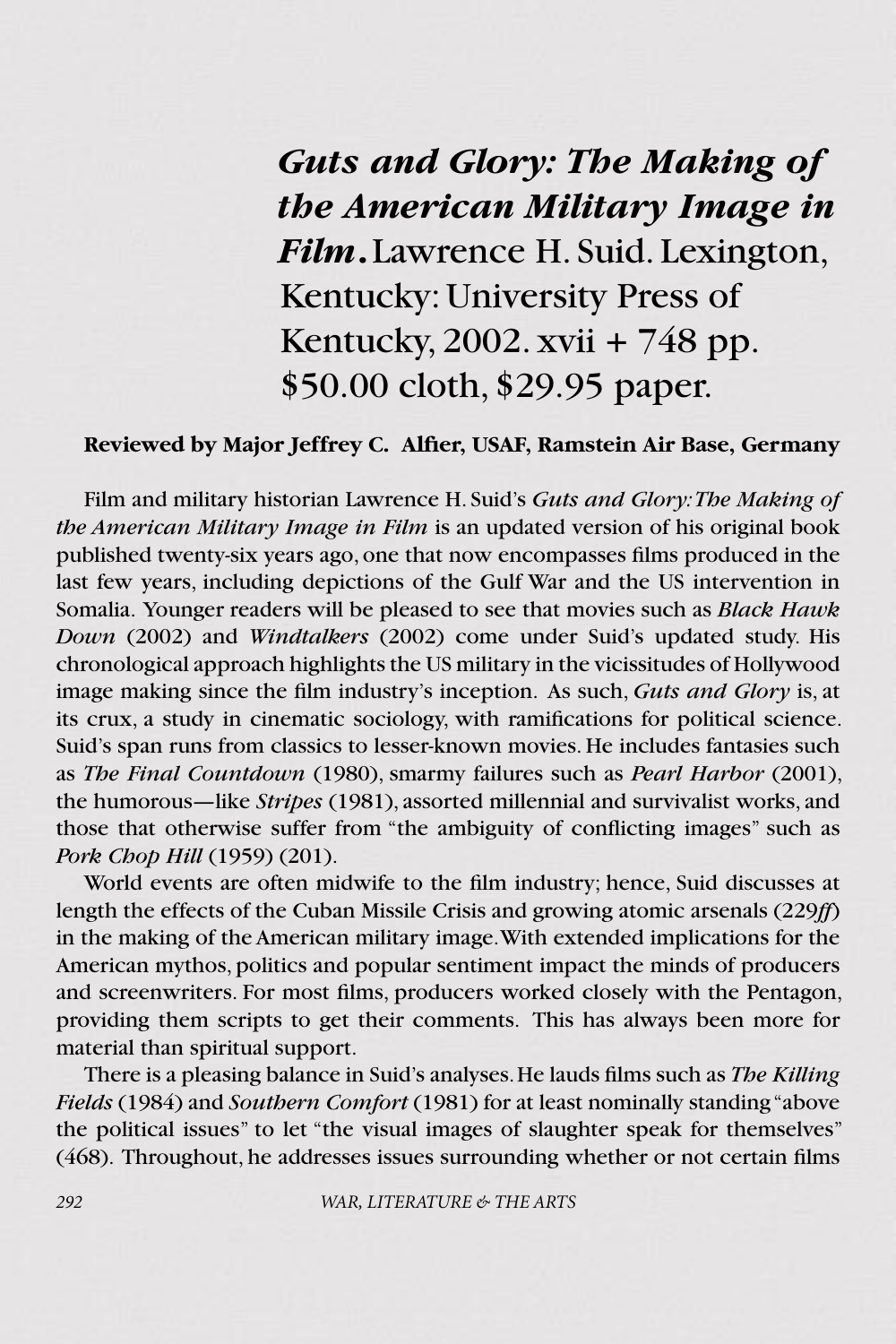proved effective or interesting, and why others did not—why *Full Metal Jacket* (1987) "became a strangely detached and uneven movie" (525), or why *From Here to Eternity* (1953) proved "one of the few Hollywood portrayals of the armed forces that ranks both as a great military film and a great American movie" (151). Several are cross-categorical, such as *Dr. Strangelove, or: How I Learned to Stop Worrying and Love the Bomb* (1964), a film that exemplifies one of Suid's major themes: how each military service attempted to aid Hollywood in repairing or enhancing their respective images. In the course of his scrutiny, Suid includes some surprises, such as *Close Encounters of the Third Kind* (1977), brought to light because of the Air Force's staid approach to the existence of UFOs (494). Discussed at length are the movies depicting and interpreting the Vietnam War, a study worth a separate book. John Wayne and his role in military movies warrant two chapters (116-135; 247-277).<sup>1</sup>

A work of this broad a reach bears a few criticisms. Suid seems a bit overdetermined when he states that Spielberg did a "great disservice to the men he was trying to memorialize" (633) when he produced *Saving Private Ryan*. Secondly, Suid omits the Western genre in its portrayal of Native Americans and Mexicans in conflict with the US Cavalry. He discusses John Ford's productions, and Ford made several movies where racist dynamics were bound-up with Cold War politics—such as *Fort Apache* (1948) and *She Wore a Yellow Ribbon* (1950).<sup>2</sup> Finally, Suid could have briefly spoken to how Hollywood movies affected perceptions of America for international audiences.

Still, Suid's research remains a paradigm of thorough inquiry. He includes a helpful index to the 220-some films that come under his purview. There is an interesting appendix delineating Suid's vast number of interviewees, which includes dozens of directors, producers, screenwriters, actors, technical advisors, US military personnel, critics, and studio executives. In the end, Suid believes that Americans likely watch war movies not out of bloodlust, but to enjoy "watching other people challenge death" (673). This book will likely remain for years to come a major source for studying Hollywood and the American military image.<sup>3</sup>

#### **Notes**

1. Suid is also the author of the now out-of-print, *Scenes of Conflict: Hollywood, the Pentagon, and the Films of the Vietnam Era* (Madison Books, 1990). Also see William J. Searle's *Search and Clear: Critical Responses to Selected Literature and Films of the Vietnam War* (Popular Press, 1988).

2. See John A. Price, "The Stereotyping Of North American Indians In Motion Pictures." *Ethnohistory* 1973 20(2): 153-171. To say this genre is freighted with malign realities would be understatement. Suid only mentions Westerns in passing on the last page of his Epilogue. Overall, a wider study is needed of American military films in relation to the intellectual dynamics of modernism.

3. See also Frank J. Wetta and Martin A. Novelli, "'Now a Major Motion Picture'": War Films and Hollywood's New Patriotism." *The Journal of Military History* 2003 67: 861-862. Suid falls into the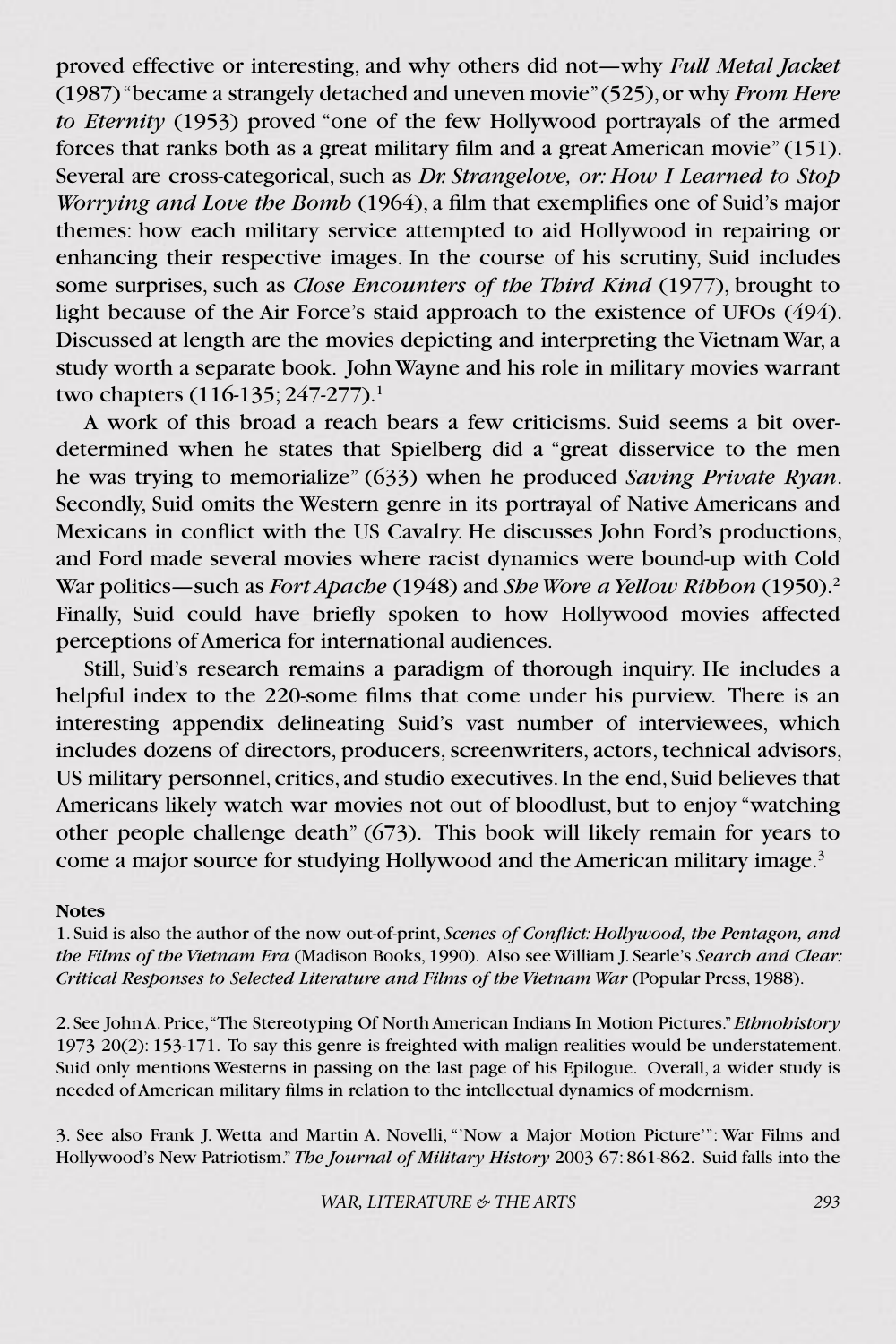same trap that Wetta and Novelli do in asserting that war's *causus belli* be included in most, if not all war movies (On Suid, see 634). Films, like literature, need not foreground ontological issues to be effective.

### *Billy Mitchell*. James J. Cooke. Boulder, Colorado: Lynne Rienner Publishers, 2002, Illustrations, introduction, notes, bibliography, index. 305 pp. \$49.95 cloth.

### **Reviewed by William Jeanes, Pass Christian, Mississippi**

James J. Cooke, emeritus professor of history at the University of Mississippi, has done much to reduce the widespread confusion about United States aviation activity in World War I. In a previous work, *The U.S. Air Service in the Great War, 1917-19* (1996), his presentation of the U.S.A.S. included not only the over-glamorized pursuit units but also the observation, bombing and balloon squadrons. He did perhaps the best job extant of explaining how these elements were intended to function as parts of a unified war effort, and his book stands out among the massive body of work done by aviation historians of the "Curse you, Red Baron" school.

In *Billy Mitchell*, Cooke moves from history to biography and sets out to add dimension to an aviation legend. He achieves this without banging the drum of sensationalism and without in any way muting his subject's strengths. Rather, he is unfailingly even-handed in his treatment of Mitchell—who rarely accorded such fairness to objects of his own scrutiny. Cooke neither idealizes nor demonizes Mitchell, but he convincingly reveals a mercurial man whose qualities ranged from military greatness to personal pettiness. Cooke's many sources range from trial transcripts to unpublished Mitchell family papers—notably correspondence between Colonel Mitchell and his mother—and he draws the richest picture of Mitchell yet seen.

Beyond the realm of the U.S. Air Force and aviation enthusiasts, Billy Mitchell is all but unknown today, but there was a time when he mesmerized the American public. He orchestrated much of the U.S. Aviation success in World War I, including its first strategic bombing effort. Postwar, he proved that planes could sink battleships. His many and popular writings called for a unified air service and for a department of defense that would unite the nation's air, land, and sea forces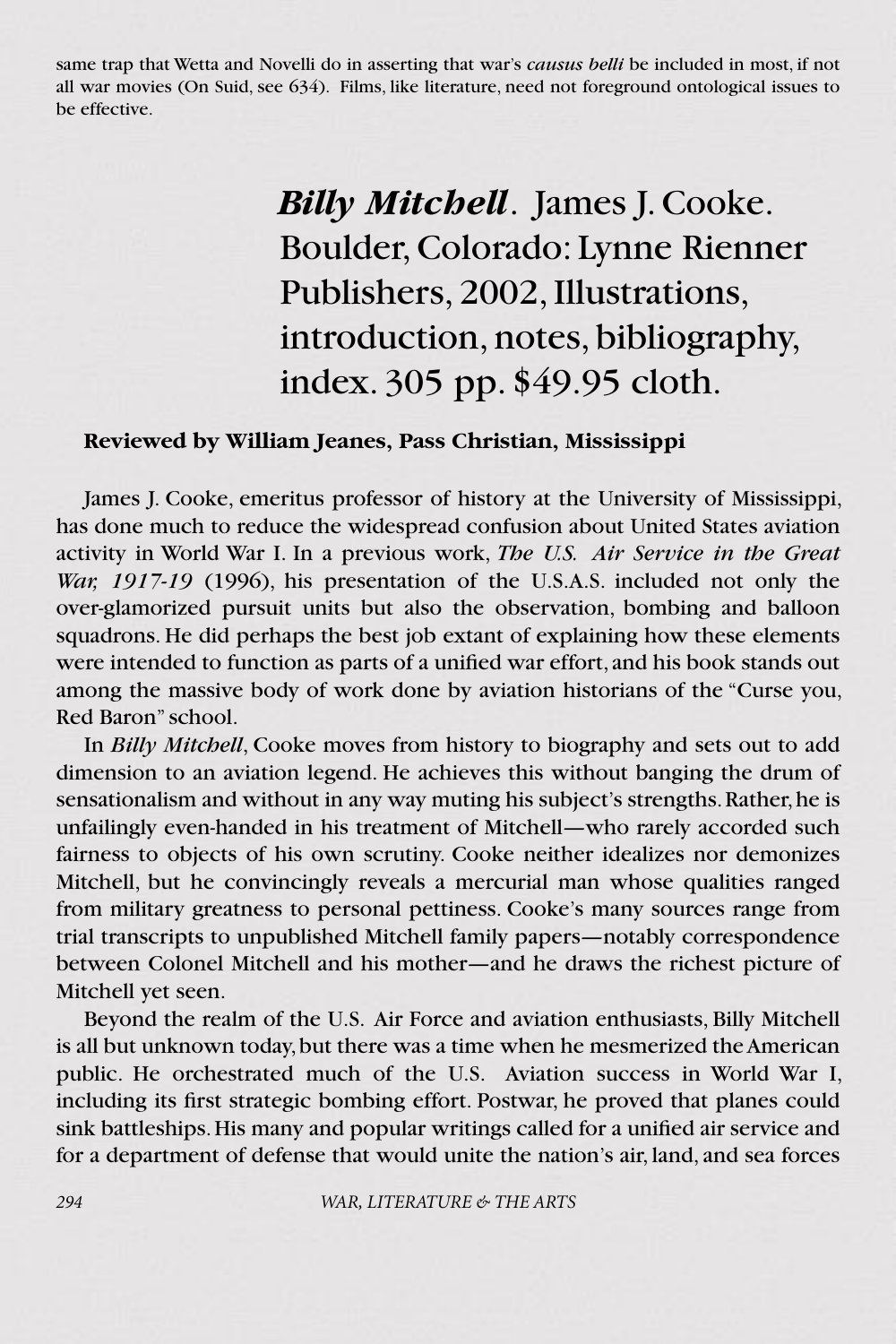under a single cabinet officer. Both the separate Air Force and the Department of Defense became reality after World War II. Cooke demonstrates, however, that Mitchell's prescience was marred by a mulish conviction that only Billy Mitchell could conceivably head such a department.

Following the end of the 1914-18 World War, Mitchell's battleship-baiting and strident demands for a unified air service infuriated Army and Navy traditionalists. Almost never content with presenting his views through military channels alone, Mitchell wrote several books and a flood of magazine articles. He wrote for pay and without the prior approval of his commanding officers required by Army regulations.

Mitchell testified before several congressional committees and on each occasion let fly at his superiors. Cooke notes that Mitchell's constant sweeping criticisms, with the single exception of a stinging—and accurate—critique of the nation's Pacific air defenses, frequently lacked or shaded facts.

In the wake of the 1925 wreck of the Navy dirigible, *Shenandoah*, Mitchell issued a 6,000-word statement containing this sentence: "These accidents are the result of the incompetency [sic], the criminal negligence, and the almost treasonable administration of our national defense by the Navy and War Departments." To no one's surprise, this insubordination led to his arrest and court-martial. President Calvin Coolidge referred to Mitchell as "lawless."

The politically incendiary court-martial of Billy Mitchell is a familiar story to aviation students, but Cooke brings it concisely alive. The court, among whose judges was General Douglas MacArthur, found Mitchell guilty and suspended him from the Army. Mitchell resigned his commission in February 1926, but continued writing and speaking—with diminishing effectiveness—until his death in 1936.

But what of Mitchell the person? Cooke humanizes Mitchell, though the process is frequently painful. He explores in depth and for the first time Mitchell's ugly divorce from his first wife, his constant financial troubles and his fiscal dependency on both his mother and his second wife. He examines Mitchell's drinking problems, his love of horses and the tweedy life of a Virginia gentleman a life he could ill afford. We read also of Mitchell's estrangement from his first three children, his unwillingness to cooperate with anyone who could not further his causes, his political activities, his often-slipshod work as a writer and his constant willingness to ignore or, at best, twist reality.

Cooke also describes a young officer who showed exceptional merit in his pre-aviation years. As a Regular Army officer—though not a West Point graduate— Mitchell earned distinction in Cuba, the Philippines and Alaska and, at 33, became a major and the youngest officer on the General Staff, all before he took his first flying lesson. We learn that Mitchell could judge subordinates if not superiors. Three of his early disciples, each of whom remained faithful to Mitchell until the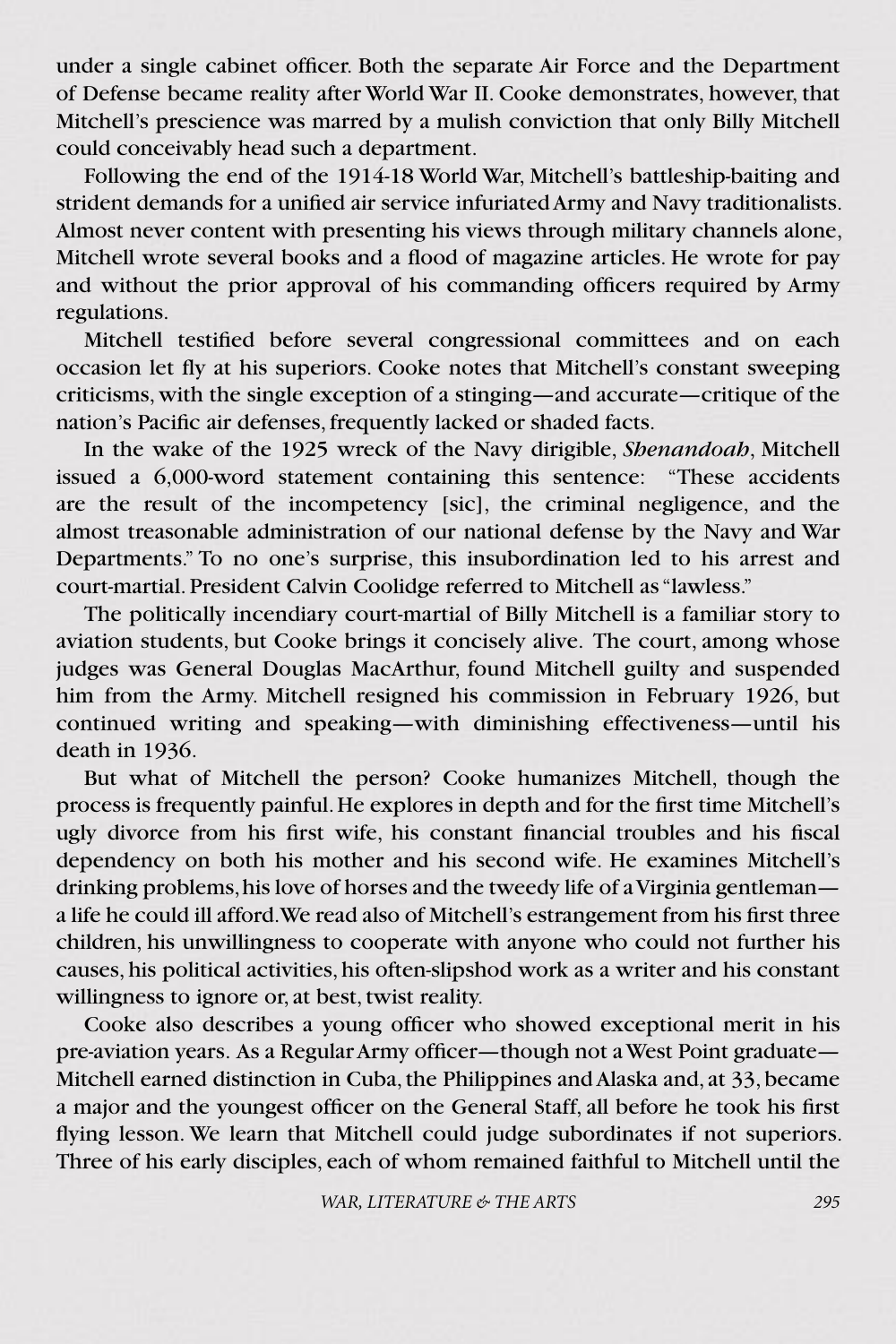end, were Henry "Hap" Arnold, Ira Eaker and Carl Spaatz. All rose to the highest levels of military aviation.

In a 1924 report made during a tour of U.S. bases in the Pacific, Mitchell savaged the Hawaii air defenses. When the Japanese attack of December 7, 1941 came, it set off new efforts to anoint Mitchell a "prophet without honor." In the 1955 film, *The Court Martial of Billy Mitchell*, Gary Cooper, himself a legend, portrayed Mitchell. The script presents Mitchell as an apolitical, visionary saint. Cooke shows that he was nothing of the kind. Mitchell's wealthy grandfather was well connected politically, and his father served Wisconsin as both a Congressman and U.S. Senator. Mitchell harbored a clear understanding of political clout and used it from the moment he donned an Army uniform in 1898. Additionally, Cooke does something rare for a historian: he argues that the movie, stunning in its inaccuracies and omissions, had an important positive impact on the public's perception of Mitchell, even two decades after his death, and further blurred the true picture of the crusading airman.

Cooke succeeds in bringing to life a man often revered as a founder of the modern U.S. Air Force, and in so doing reminds us that even a crusader can benefit from restraint. *Billy Mitchell* is the history of a man who had none.

> *Crossing the Sauer: A Memoir of World War II*. Charles Reis Felix. Short Hills, New Jersey: Burford Books,  $2002$ .  $x + 189$  pp. \$22.95

### **Reviewed by George Monteiro, Professor Emeritus, Brown University**

Many of the unheralded members of the Greatest Generation—the World War II generation celebrated by Tom Brokaw—have now written their own war memoirs. To mind come a number of accounts by non-professional combatants such as Paul Fussell, Samuel Hynes, James Colvert, and Daniel Hoffman—all of them college teachers, by the way. But Charles Reis Felix's *Crossing the Sauer* may well be the first such war memoir published by an American of Portuguese descent since Aristides Monteiro's *War Reminiscences by the Surgeon of Mosby's Command* (1890).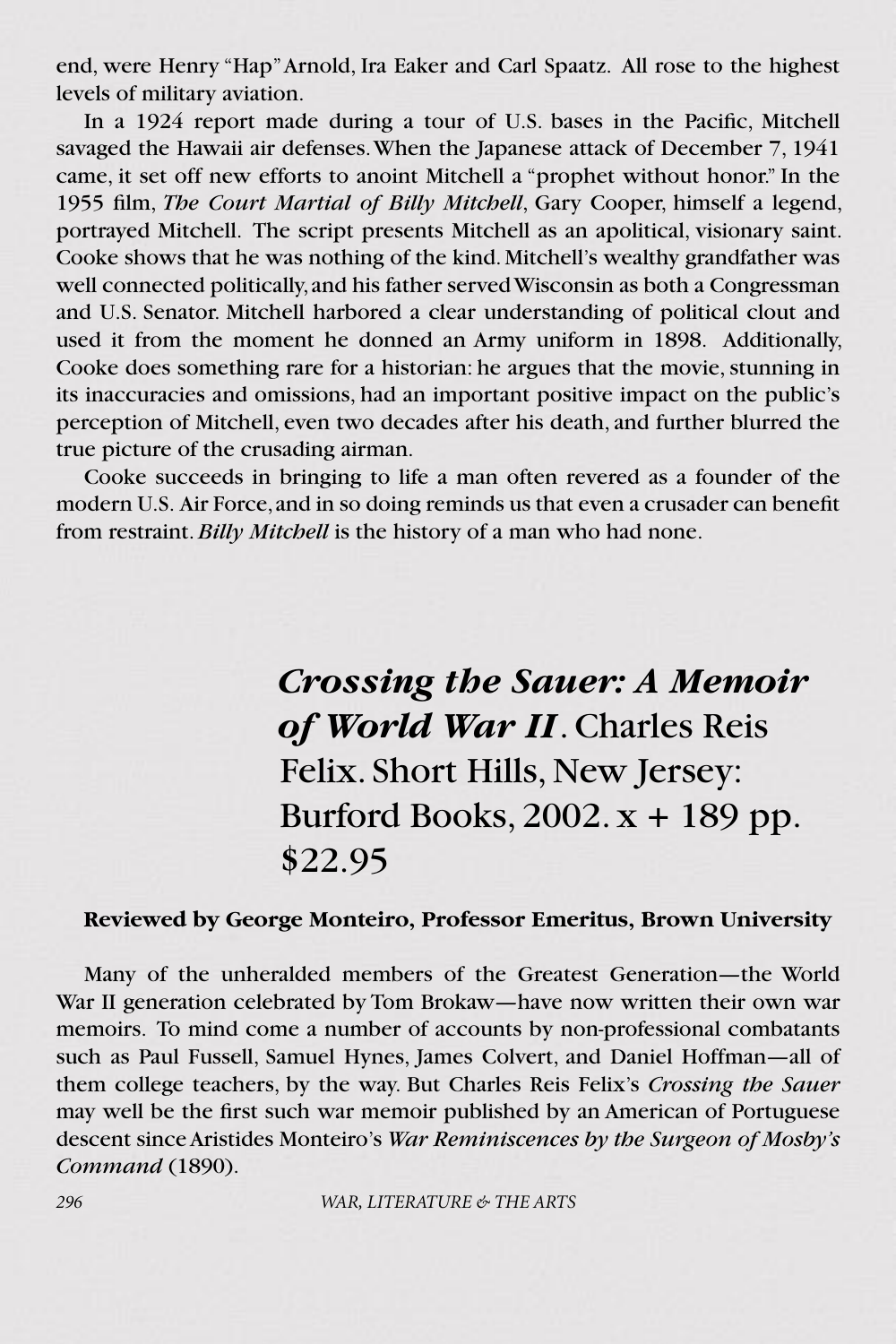Born in 1923 in Southeastern Massachusetts, Felix was raised in New Bedford, attended the University of Michigan, graduated from Stanford University, and has lived in California for nearly sixty years. This memoir, his first book, focuses on his experience with the American military, including three months of service in France and Germany in 1945, where he arrived as an artillery man, was promptly reassigned to a rifle company, and just as promptly (fortunately for him, he says) turned into a radio man. As he says, by way of an epilogue, "[war] was a profoundly 'good' experience. But how can something so horrible be so good? I will leave that one to the philosophers." What he does not refer to philosophy, however, is the narrative of his experience, of what he saw, thought, and felt as a draftee in combat, inspiring in the reader the conviction that this book tells us how things went, without adornment or aggrandizing, in the combat soldier's daily life. Frequently under bombardment and seemingly the specific target of potentially fatal fire, he continued to live out the mundane details and often petty emotions of existence. Without *The Red Badge of Courage*'s (sometime) theatrics or its insistent overall irony, *Crossing the Sauer* occasionally calls to mind Stephen Crane's writing. If the nostalgia Felix shares with his "Portagee buddy from Taunton" over the "hot juices" of linguiça making "a big chunk of Portagee bread" turn orange just before the first bite marks this autobiographical work as Portuguese-American, it also recalls the moment of absurdity in Crane's story "The Open Boat" when straight out of the blue the cook asks the men about pie and other good things to eat.

Felix's writing is clear and crisp, at times bordering on the aphoristic. The foot soldier's prudence inspires a half-truth: "Thank God for the mind. It's the only place where we have freedom of speech." Freedom of speech is in the mind, yes, but sometimes it is on the page, too, as is the case in this highly commendable account.

> *Armoured Guardsmen: A War Diary, June 1944-April 1945*. Robert Boscawen. Barnsley, UK: Pen & Sword, 2001. 224 pp. \$34.73 cloth.

#### **Reviewed by Brian Hanley, Williamsburg, Virginia**

This estimable volume made its way into print quite by accident. Robert Boscawen, who was a Tory Member of Parliament from 1970 to 1992 and was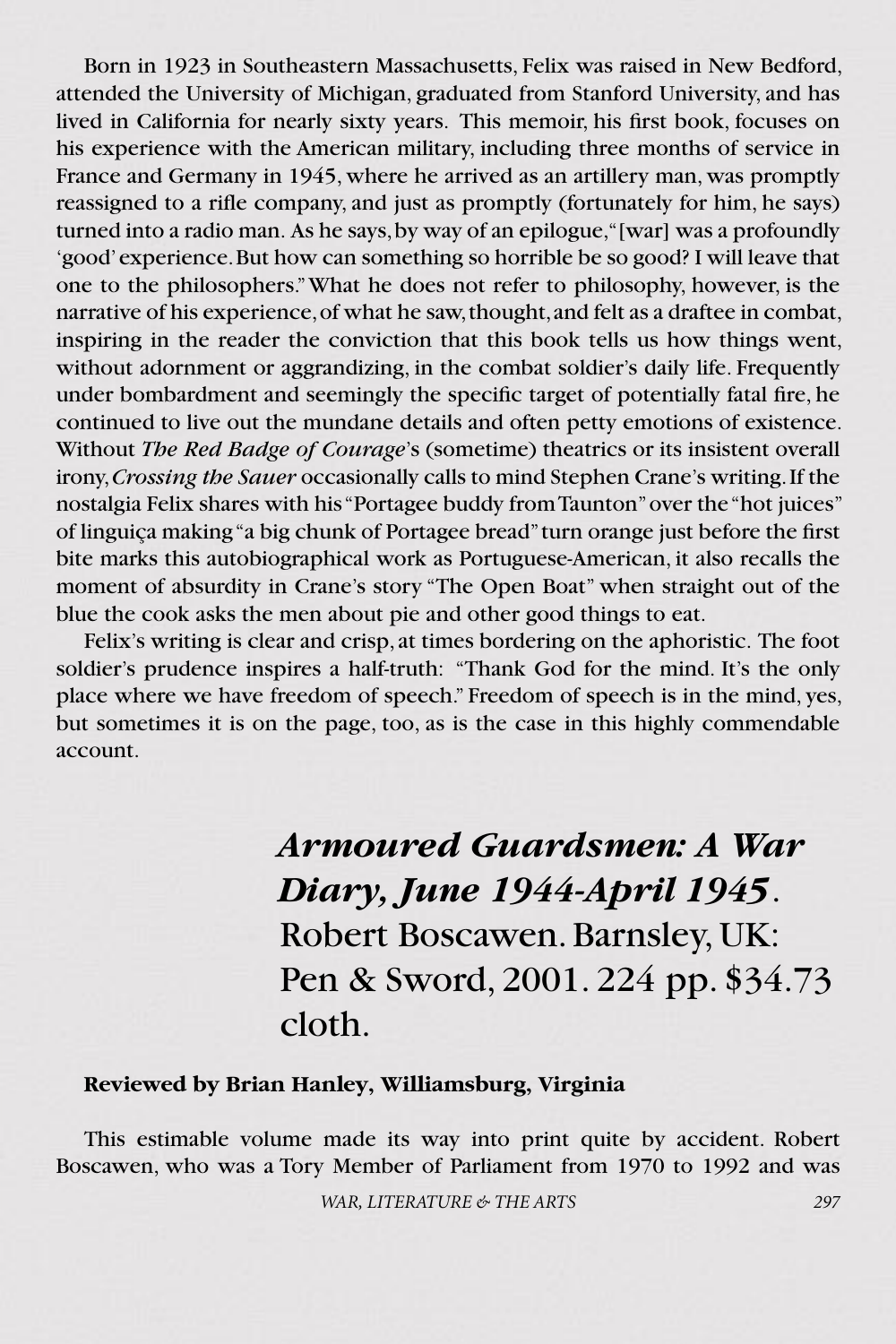Government Whip throughout Margaret Thatcher's premiership, had never considered publishing his war diary. A fellow member of the House of Commons happened to mention its existence to the publisher—who then managed to persuade Boscawen to go forward with the project.

In addition to what probably will strike some as the author's astonishing reluctance to seek fame by making public his private observations, *Armoured Guardsmen* will impress readers as refreshingly unusual in other ways. To begin with, as a physical object the book is attractive. Pen & Sword Press, an English publisher that specializes in war literature, does not skimp, as many other commercial houses apparently do, when it comes to paper, binding, dust jacket, and illustrations, all of which are of a very high quality. Second—and of greater importance—is that Boscawen clearly benefited from an excellent education (Eton; Trinity College, Cambridge). He does not need to employ a ghostwriter or rely on an editor or literary agent to make his work presentable. His prose is expressive yet unadorned and matter-of-fact, characteristics that reflect the author's self-effacing disposition and critical discernment, though it should also be pointed out that the narrative is by no means destitute of memorably elegant passages, and here and there an ironical turn of phrase adds spice as well as nutrient to Boscawen's observations. Put another way, Boscawen's writing is free of the kind of sub-literate buncombe and self-admiring impulses that blight many autobiographical accounts by public figures that clutter the shelves of the chain bookstores nowadays. Boscawen kept up his diary in response to demands he placed on himself, that is, he sought to record wartime experiences that were to him deeply affecting or, at the very least, worth recalling; there are no traces of apologetic or self-aggrandizing sentiments here. On the whole, the temperament of this book brings to mind that of Cecil Lewis's World War I memoir, *Sagittarius Rising* (London: Peter Davies, 1936), which is no longer in print, unfortunately.

*Armoured Guardsmen* is unusual also on account of its arrangement. There are no chapters. The introduction, which follows an indispensable "Glossary," provides essential context but—and this is to Boscawen's credit—nothing more: a mention of the author's education and his military training and experience up to the point at which the diary begins in 1944. What follows is the author's journal of his experiences as a commander of a squad of Sherman tanks, divided only by the dates of the various entries and occasionally provided a gloss, or "Later Comment," which Boscawen added to the diary afterward to clarify or correct his on-the-spot observations. A "Sequel" (an epilogue) and a first-rate index complete the volume.

It must be said straight away that this book cannot be expected to compete with such titles as *The Forgotten Soldier* and the recently published compilation, *With Our Backs to Berlin: The German Army in Retreat, 1945*, works that emphasize to a much greater extent direct combat experience. *Armoured Guardsmen* is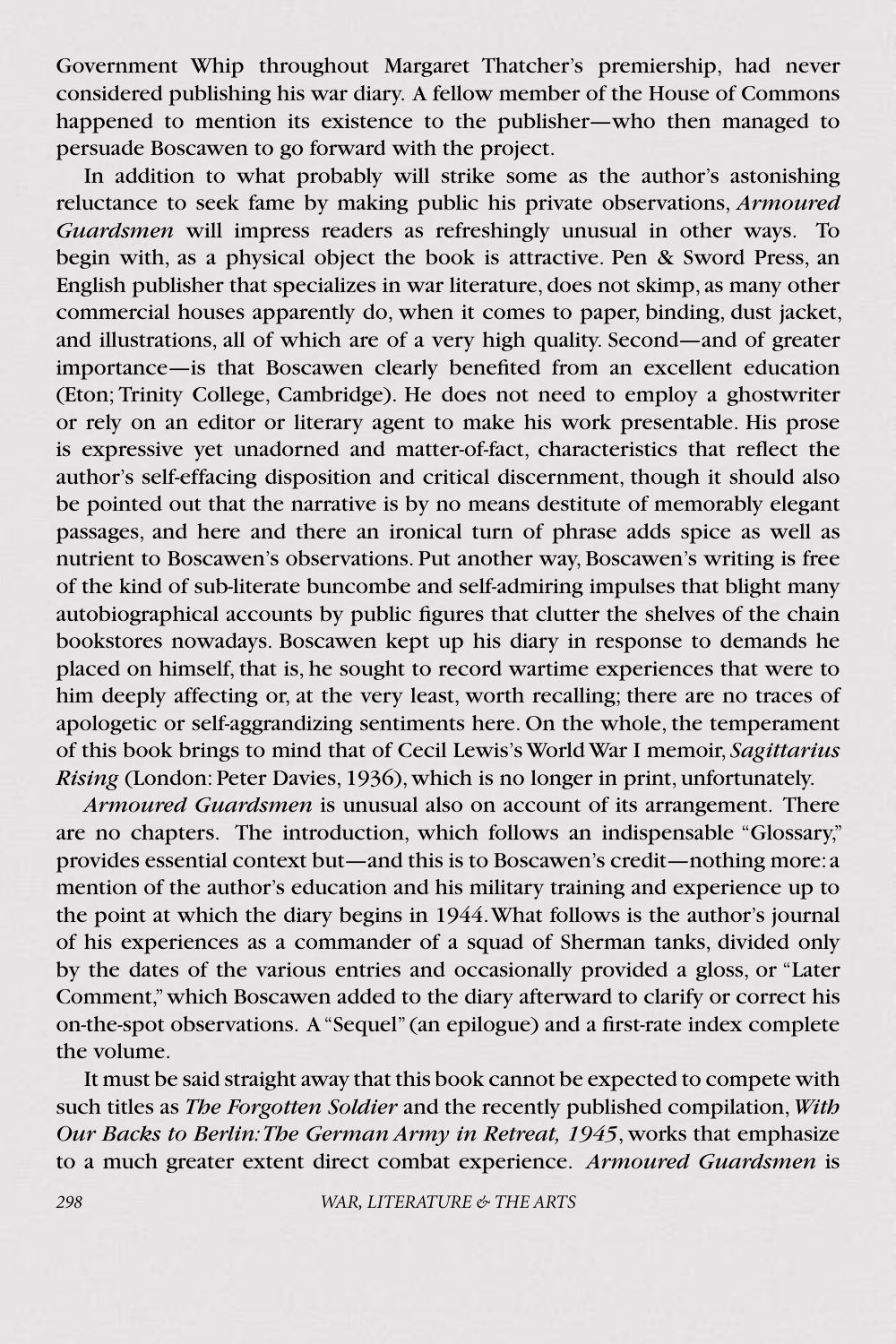largely a record of Boscawen's day-to-day affairs enlivened occasionally by the author's commentary: waiting to be moved up to the line; bivouacking in the French countryside; attending tactical briefings; maintaining equipment; taking a couple of days of leave in recently liberated Brussels. This manner of proceeding has two advantages. First, the reader is given a reasonably full idea of the character of military life at the front—an admixture of boredom, anxiety, and miscellaneous petty vexations that is appended to the terror and exhilaration of actual combat. Second, the pedestrian spells in his tour of duty give Boscawen the opportunity to impose some sort of order on the things he has seen and done, which adds a necessary element of humanity to his diary. The entries that are especially moving are, as one would expect, the eulogies. Sergeant Major Brough, killed when his tank was destroyed by a German self-propelled gun, is remembered in this way:

> To me it meant the loss of a great personal friend. I made Brough troop Sergeant two years ago against a deal of opposition; he was then aged twenty-two. During that time he had become someone I could rely on for almost anything if I had wanted to. Many people had a different opinion especially the Sergeant Major, as he had several faults, but militarily he was a first-class tank commander and could read a map as well as anyone I know. He was keen to do anything, however pointless it may have seemed at the time. . . . It was part of his exceptional character that I never heard him swear once. With ample sense of humour he always smiled whatever happened, and as a friend I could always tell him what I felt. In action he was a brave man and in action he had a brave man's reward. (120-21)

Without reflections of this kind the author might come across as an impassive chronicler of the exchange of gunfire between faceless opponents.

Scarcely less important is that these reflections provide indispensable material for the historian (which is the chief value of autobiographical accounts). Witness his commentary on the first day of the battle for Caen, which, as Boscawen points out, "was heralded by all the press as the great breakthrough towards Paris." In truth great numbers of allied tanks were destroyed while German losses were relatively light. From Boscawen's point of view, the day's fighting "was not a real success, and by no means a breakthrough. It lost us a lot of confidence in our Shermans. We knew that their armour could stop nothing serious and their guns, except for the 17-pounder, could not knock out enemy armour" (40).

The diary ends abruptly on 30 March ("Good Friday") 1945—the day that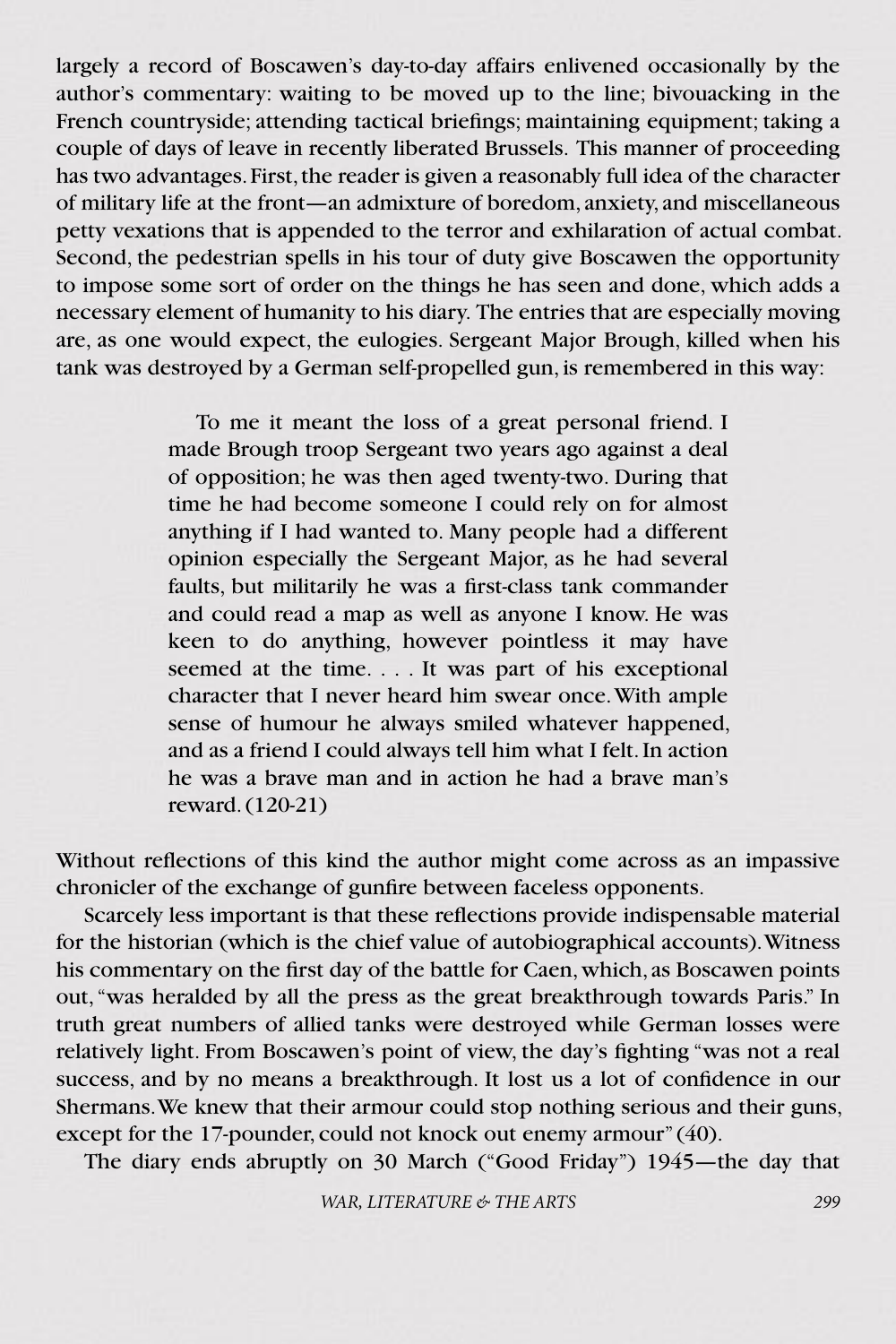Boscawen's tank was destroyed by a German battery of 105mm anti-aircraft guns. An exchange of letters between Boscawen and an officer who commanded a tank operating nearby, written months later, gives an account of the event and makes for an absorbing read. Boscawen received disfiguring wounds, which required months of convalescence. He was awarded the Military Cross for his bravery.

Boscawen's diary, handsomely set forth in this Pen & Sword edition, is a necessary supplement to the literature of the Western Front in World War II. Those who enjoy reading the finest examples of first-person accounts of life on the front lines will find much rewarding material here.

### *In Deadly Combat: A German Soldier's Memoir of the Eastern Front***.** Gottlob Bidermann. Lawrence: University Press of Kansas, 2000. 344 pp. \$34.95 cloth, \$17.95 paper.

### **Reviewed by Brian Hanley, Williamsburg, Virginia**

While perhaps not quite as relentlessly enthralling as Guy Sajer's Eastern Front memoir, *The Forgotten Soldier* (what book is?), Gottlob Bidermann's *In Deadly Combat* is a lucid and altogether engrossing narrative of the author's experiences on the Eastern Front. Certainly it makes for a welcome addition to what seems like the ceaselessly-expanding inventory of World War II memoirs, not many of which can approach *In Deadly Combat* in their contribution to our understanding of the infantryman's life in its most distressed and brutal aspects. Bidermann began as a private in the Wehrmacht reserves and ended the war as a lieutenant and, like Guy Sajer, did his fighting on Russian soil. But unlike Sajer, who, having escaped the Russian onslaught on the Baltic ports of Memel and Pillau, managed to get himself captured by British troops weeks before Nazi Germany surrendered and was able to return to his Alsatian home immediately afterward, Bidermann spent three years in Soviet labor camps; he was repatriated in the summer of 1948, eighty-two months—nearly seven years—after his unit, the 132d Infantry Division, marched out of eastern Poland and into the Ukraine in the wake of the armored spearheads of Army Group South.

Bidermann's memoir is remarkable for the variety of experience it records. In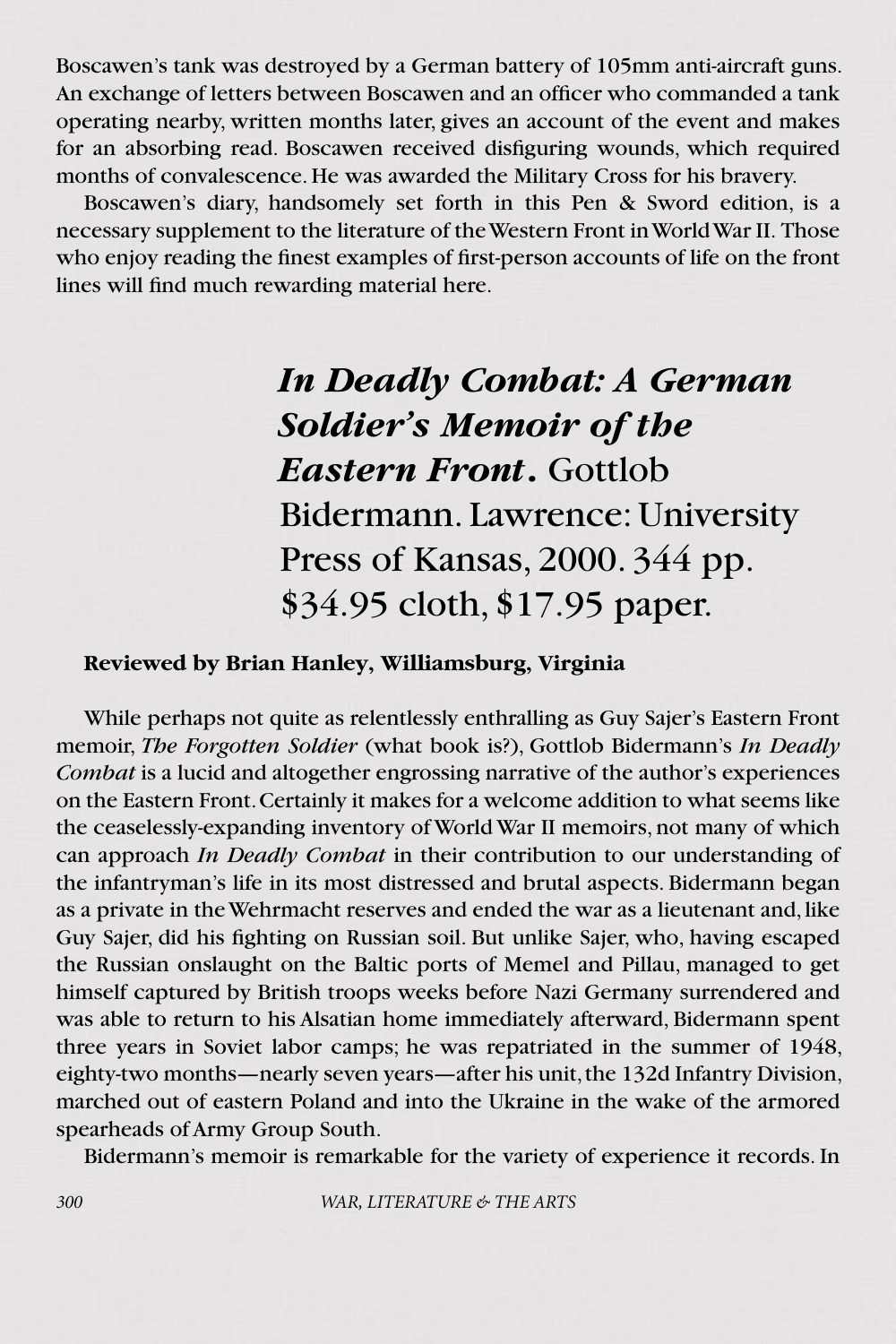April 1942 Biderman fought in the battle for Daln-Kamyschi, the southernmost point of the Eastern Front; some months later he took part in the fighting around Lake Ladoga, east of Leningrad, the most northerly position held by the Germans. Bidermann's narrative begins with a recollection of the tiresome, but triumphant, march of his unit across western Russia in the summer of 1941. The latter portion of the book comprises accounts of increasingly grim and straitened, if not obviously hopeless, defensive warfare against a determined, better equipped, and much more numerous enemy that culminated in the encirclement, surrender, and nightmarish internment of the remnants of "Army Group Courland."

Bidermann's memoir gives new life to commonplace facts about the German war effort in the east. The Eastern Front produced something on the order of 90 percent of German combat casualties, an astounding statistic illustrated by Bidermann's experience. All twelve members of Bidermann's gun crew who crossed the Polish frontier on 30 June 1941 ended the war as casualties. Nine were killed in action, two others were severely wounded (one a multiple amputee) and discharged from the army in the early years of the war. Bidermann, who was wounded seven times, was the only one left of the twelve to surrender on 8 May 1945 (318-19).

One also finds in this volume no shortage of anecdotes that call attention to the general excellence, and the good discipline in particular, of German units at the tactical level. Directing the crew of a 37mm anti-tank gun, for example, Bidermann destroys three Soviet tanks at close range within a few minutes—in one case firing just as the gun barrel of the victim trained on the crew (77-79).

Equally well known is that one of the reasons Germany lost the war was because of insufficient mechanized transport: supplies regularly moved to the front by horse-drawn cart; the bulk of the infantry could not keep up with the panzer spearheads because they moved across the steppe on foot, thus endangering lines of communication and giving the Soviet army and industry time to recover from early defeats. The snail's pace of the Wehrmacht's advance is memorably illustrated by Bidermann's experience. His unit disembarked from rail transport in Poland on 30 June 1941; Bidermann and his fellow *landsers* then marched to the Kanev area, a distance of some 550 miles—one step at a time, sunup till dusk, through thunderstorms and clouds of dust, covering as much as 35 miles but usually around 20 miles each day—until they reached their destination five weeks later.

Bidermann's narrative also throws fuller light on circumstances of the Eastern Front that are sometimes misrepresented. Often the war in the east is given an oversimplified if essentially accurate portrait by television programs and summaries designed for high school and collegiate history survey courses: the Germans destroyed opposing Russian forces with ridiculous ease until the advance stalled outside of Moscow in December 1941, but victories continued to pile up until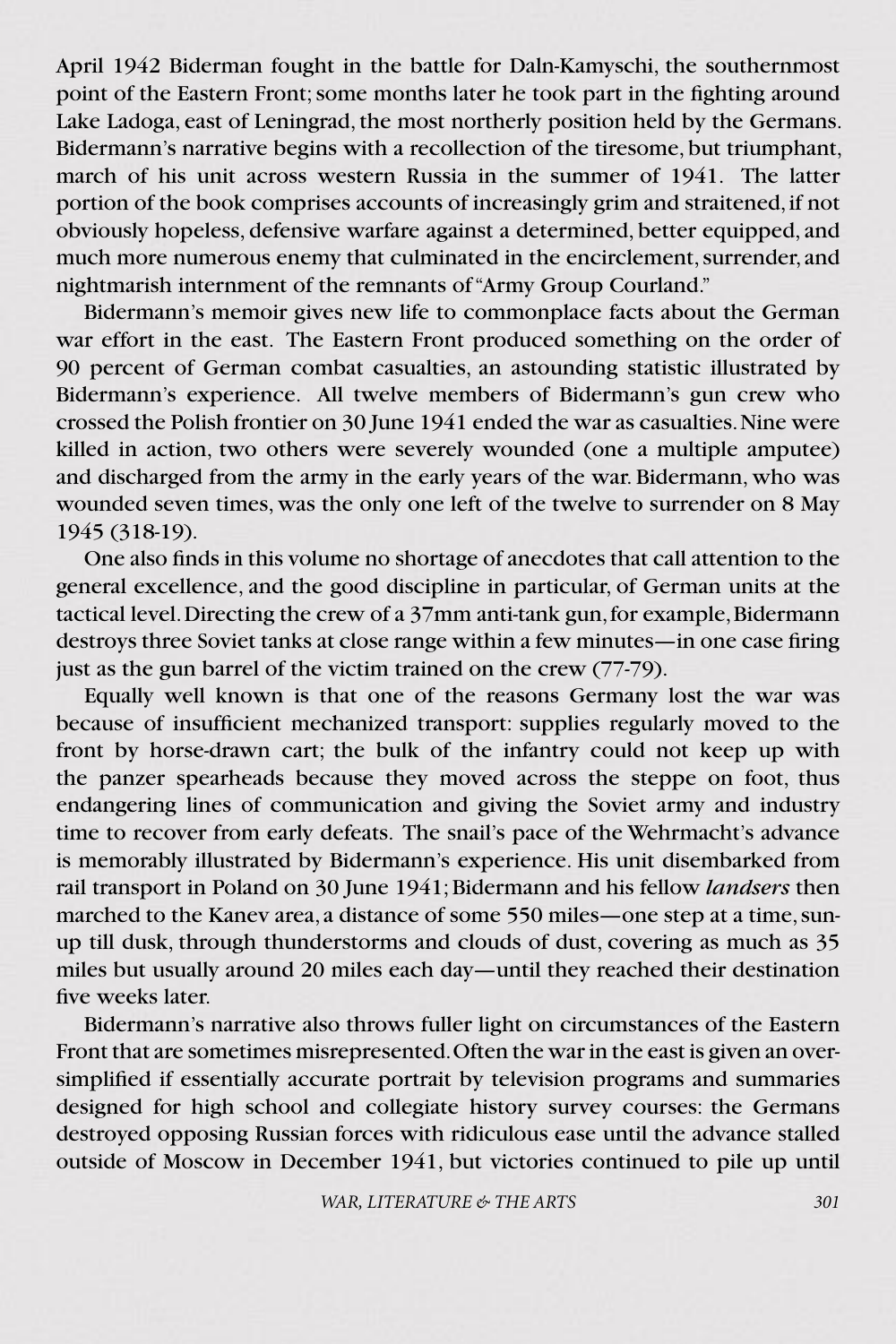the tide turned against the Wehrmacht following Stalingrad in January 1943; the average front-line soldier's faith in a decisive victory evaporated following the defeat at Kursk; Germany was doomed for good when the Nazi leadership failed to seek peace in the summer of 1944, just as Russian troops began menacing Prussia. Bidermann's memoir leads us to believe that German infantrymen suspected in the opening weeks of the war, if only vaguely, that Russia's defeat was by no means a sure thing, and that, at the tactical level, the opponents were evenly matched from the start. In fact, there is an underlying sameness to the battle scenes in Bidermann's memoir, from beginning of the war to its end, that puts the lie to any idea that a Wehrmacht soldier's life in the early weeks of the invasion, as it was in the latter months of the conflict, was anything but an alloy of privation, dread, fierce exertion, and sorrow—most especially following the death of comrades. In the opening days of their march into the Ukraine, for instance, Bidermann and his colleagues note ominously the makeshift graves of Russian and German combatants; they also are "astonished" by the extent to which the Russian army was mechanized—the large numbers of "Lend Lease" American trucks were particularly impressive—as they pass the debris of battles fought by the advancing panzer units (15). In describing the aftermath of his unit's inaugural fire fight, an event of no significance that takes place west of Kanev six weeks after the war began, Bidermann touches upon the disquiet that, only weeks into the war, often overtook elation in the infantrymen's outlook. "With no joy of victory in our ranks, the feeling of excitement quickly drained away, to be replaced by an overwhelming sadness and longing to leave this place" (23).

Some twelve weeks later—following another isolated but fierce skirmish in which a fellow infantryman dies of a stomach wound, Bidermann makes an observation that echoes the kind of reaction one finds in the *Iliad*: "one could not escape feeling an intense pity for our brother in the gray tunic who had been struck; yet with these thoughts each man turned to concentrate upon himself, about how he could be the next to fall, the next to meet his destiny in Russia. We became at times possessed by these thoughts," Bidermann adds, "as helpless against them as against the death that had quickly enveloped our brother soldier. Thus began the realization that we were being consumed by this foreign land" (52). Bidermann ruminates in this way weeks before the Wehrmacht's assault on Moscow gets under way, and shortly after the surrender of the Kiev pocket where two thirds of a million Soviet troops marched into captivity, bringing the Russian casualty figure to two and a half million scarcely 100 days after the first shots were fired. Strategically, the war at this point appeared to be approaching its end, but the ferocity and resolution of the Russian soldier, which Bidermann and his fellow soldiers encounter daily, suggests otherwise.

Readers will not find in this volume trenchant or sustained commentary on the Nazi cause, or observations on the German brutality toward civilians and POWs,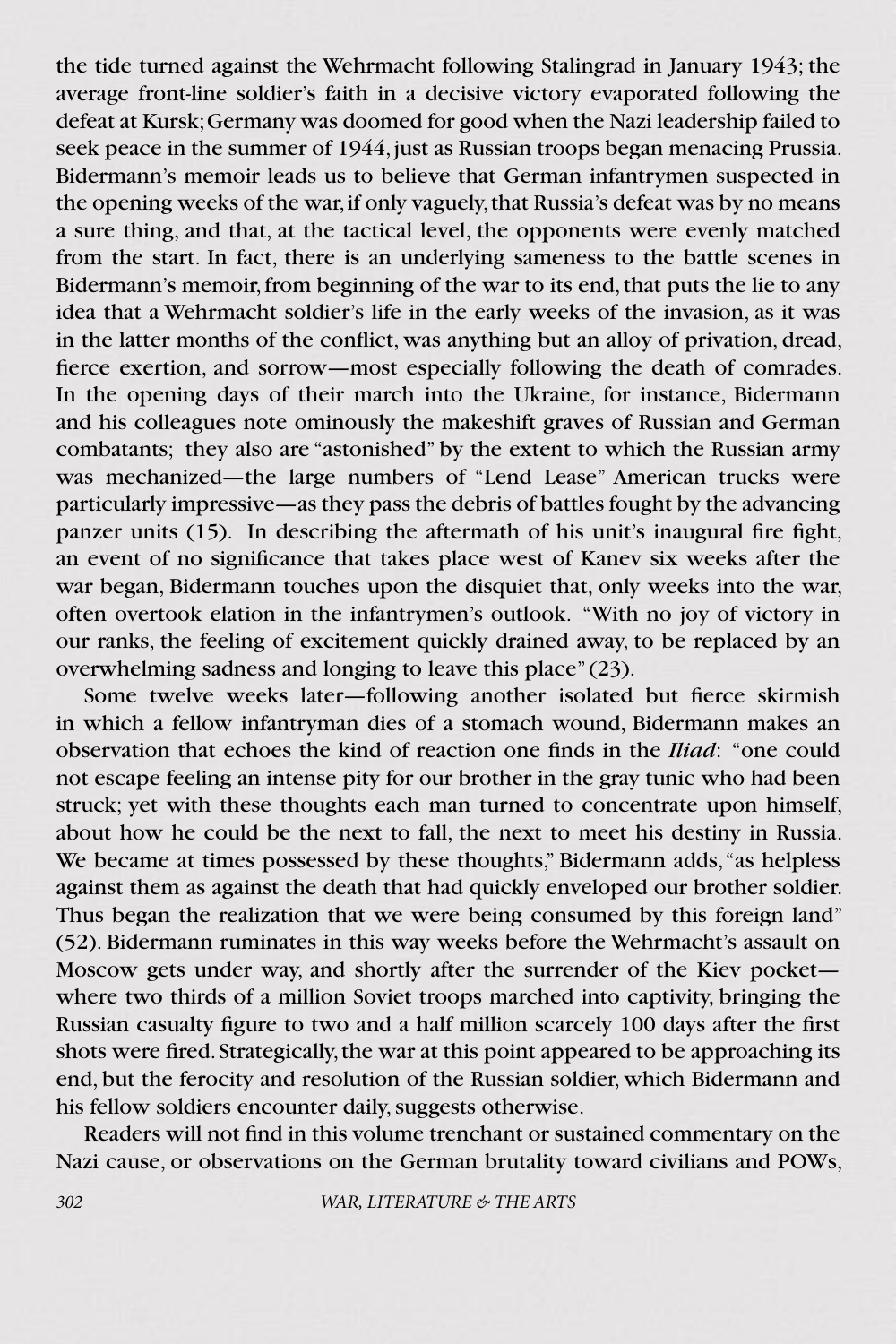or discussions of grand strategy. These subjects are treated at encyclopedic length elsewhere, so their absence here cannot be considered a fault. What one can expect to find in this book are the bracing, insightful recollections of a veteran of the Eastern Front, set down in clear prose.

## *Love After War: Contemporary Fiction from Viet Nam.* Edited by Wayne Karlin and Ho Anh Thai. Willimantic, CT: Curbstone Press, 2003. 626 pp. \$19.95.

### **Reviewed by William J. Searle, Eastern Illinois University**

"There is no mistaken love," utters the narrator of Nguyen Huy Thiep's "Love Story on a Rainy Night," a belief reaffirmed by nearly every tale found in the superb anthology of Vietnamese short fiction, *Love After War*, edited by Wayne Karlin and Ho Anh Thai. Containing fifty stories by forty-six different authors published in either Vietnam or America between 1982 and 2001, this collection provides a window to contemporary Vietnamese culture for American readers. Although a handful, perhaps ten, of these stories has appeared in English elsewhere, the vast majority, some forty stories, appear for the first time in English, thus increasing our awareness of literary style, social issues, and ethical concerns of Vietnam's most recent and successful authors. For readers committed to the virtues of cultural diversity, and especially for scholars studying Vietnamese narrative, this anthology is a vast trove of valuable resources, in which established writers, like Ma Van Khang, Duong Thus Huong, and Le Minh Khue join the newer voices of Y Ban, Phan Triue Hai, and Ta Duy Anh to comprise the largest sampling of Vietnamese fiction available in one volume.

As its title implies, this collection deals, on one level, with the emotion of love in its various manifestations, whether it be unconditional, self-sacrificing, spiritual, faithful, sensual, selfish, adulterous, frustrated, or abusive. More than once in this anthology, love becomes a commodity, as in Tran Thi Truong's poignant story "The Bejeweled Maiden," to be purchased or rented. Simultaneously, however, readers witness the many customs, rich heritage, and enduring spirit of the Vietnamese people. References to religious holidays, the Mandarin system, traditional theater, folklore, and legend are complemented by the lasting effects of the Land Reform Movement, the flaws of socialism, hardships during the French War, suffering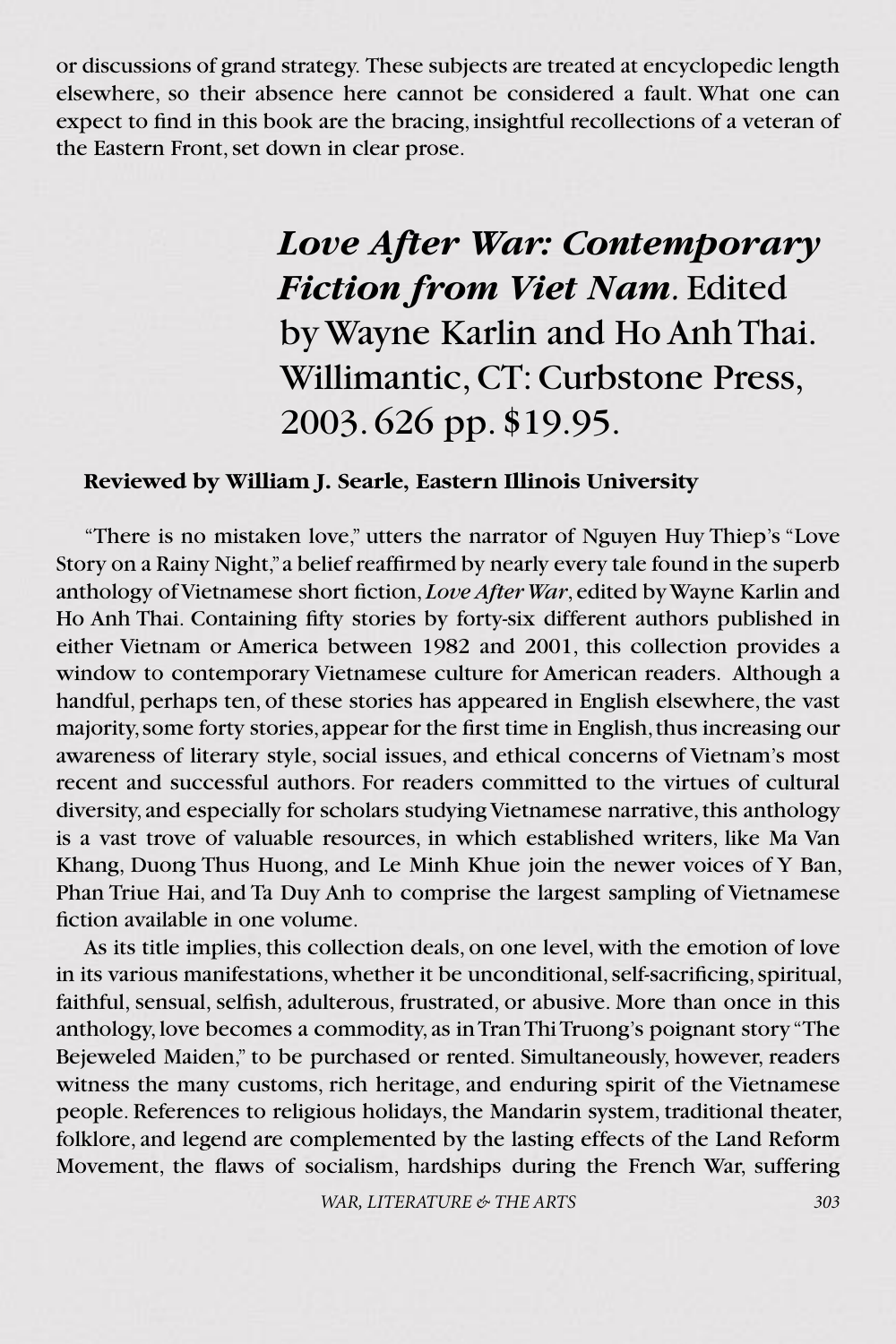during the American War, and the perils of the struggle with the Khmer Rouge. But the daily grind also has its dangers, as couples, grandparents, and children endeavor to embrace the new while age-old values slowly slip from their grasp. Indeed, the fiction within *Love After War* invariably privileges individualism in the face of an often-stifling tradition.

In the five sections of this anthology, love's variety and vagaries often highlight the clash between the new and the old. In the first section, named after the title of the book, we read of the widowed Thom in Da Ngan's "The House without a Man," who, not wanting to appear self-centered, abandons her desire to remarry because the other four widows of the household—her grandmother, aunt, mother, and older sister—staunchly support the family tradition that a widowed mother remain single, in effect, sacrificing her own future for that of her offspring. "They had neatly plucked out of the young woman's heart," the author confides, "her natural passion for love, not understanding that this is the most important thing of all." The theme of her story is echoed by her male counterpart, Ma Van Khang, in "Mother and Daughter," a story which dramatizes how Dr. Huyen's self absorbed daughter does all in her power to make certain her widowed mother does not remarry. Her favorite ploy, inflicted at the most inconvenient times, is to remind her of how her own mother-in-law remained single to devote all of her attention to Huyen's now-deceased husband. The constant mention of Vietnamese custom causes her guilty mother to forgo her best opportunity for a fuller life.

The nine stories of the next section, ironically entitled "Couples," deal with frustrated relationships, loneliness, and painful breakups. Doan Le's "The Last Night in our Double Bed" delineates the cruel impact of custom on the lives of its characters, especially that of its female protagonist who learns after twentyeight years of marriage that her husband intends to bring a second wife into their home. During the evening, she reminisces about her current life with him, her profession as a maker of documentaries, and Vietnamese custom that so often favors males. In particular, she remembers that her mother became a wife at fifteen, and, after thirty years of marriage, had to participate in the arrangement of a second marriage for her husband to a much younger woman. In addition, her husband's affair is with a woman whose own husband has abandoned her for an attractive twenty-year old. "Clearly a vicious cycle," the protagonist thinks to herself. But the labyrinth becomes intriguingly complex when the film maker meets her rival, who reveals that before her own marriage and before that of our protagonist, the soon-to-be second wife had been lovers with the protagonist's husband, who, in turn, was rejected by her family for a more suitable match! Out of honor, the protagonist's husband feels he should fulfill his earlier vow to his first love. For her own sense of integrity, the protagonist intends to leave the next morning, though the pain of her husband's betrayal will always remain. The other stories in this section, fraught with adultery, abandonment, murder, and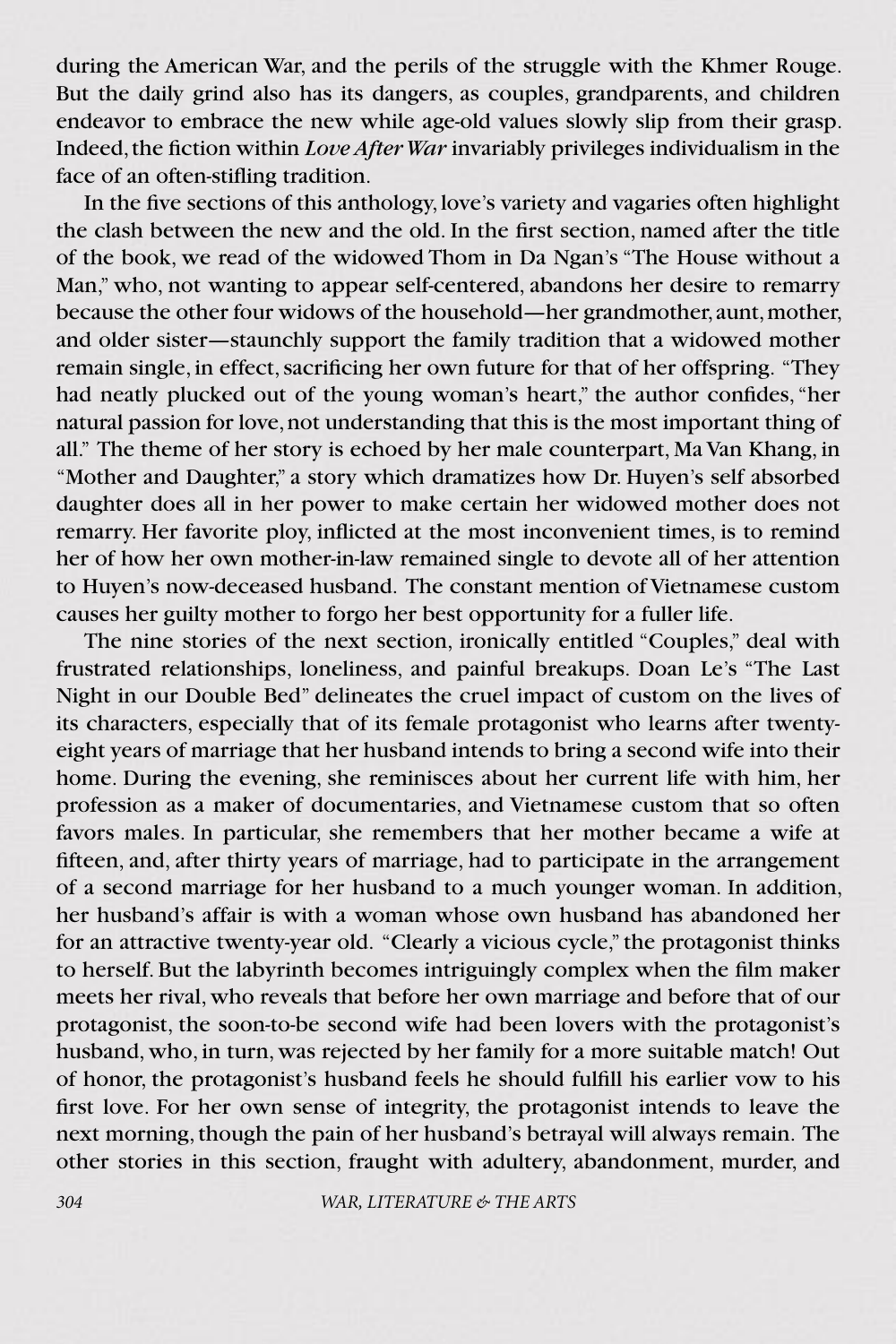their consequences make readers sympathize with and admire the courage of the victims.

"Love in the time of Renovation," by far the longest segment, containing sixteen stories, captures the ambivalence of this time of flux, suggested in the title of the lead narrative, "Crying and Singing," by Trang The Hy. The policy of *Doi Moi*, or renovation, was introduced by communist officials in 1986 to eradicate the country's extreme poverty, a shadow that casts its pall over many of the stories in this section. The impact of grim economic times is readily apparent in Le Minh Khue's "The Professor of Philosophy," as we learn that female college graduates have to work as bar girls to make ends meet. When two of them learn that their roommate's college professor is unmarried and has a coveted apartment all to himself, they urge her to start a relationship with him so that she might "move into the Philosophy Professor's flat." Because of the harsh economic realities in Hanoi, one of the "ex-students-present-bar-girls" stated, "I'd be ready to marry an eighty year old if he'd get me a job." Not one to contradict her elders, young Ha slowly insinuates herself into her humble, yet slovenly teacher's life. Soon she notices that she has rejuvenated the older man, who now not only cares about his appearance and acts more youthfully, but is also genuinely smitten with the college student, who admits similar emotions. "Love comes as suddenly as pain," the narrator acknowledges. On the other side of the proverbial coin, as readers move from joy to misery, is Tran Thi Truong's heartbreaking story, "The Bejeweled Maiden." In this wrenching tale, a virtually non-existent job market in Hanoi forces two young lovers apart: the mining engineer to the western mountains for a three-year stint, while his beloved, a recent graduate from an Arts College, remains behind trying to find any job available. During an interview with the director of a theater turned pander, she learns that such luxuries as virginity and love "can also be useful in a market economy." The insensitive Ph.D. who purchases her services, seeing her tears of shame, first announces, "Your private issues aren't my concern," and then later cruelly explains, "And now that there are no tools and no work for people, then human beings need to evolve back into orangutans in order to assume their proper place in the world."

The concluding segments of the anthology—"Lost Love" and "Last Love" while evoking the sentimental, romantic tendency within Vietnamese literature, also celebrate the persistence, indeed the resilience, of humanity's undying need for its most complex emotion. Lost love in these tales is never forgotten and those of last love assure us that it can return. Nguyen's Huy Thiep's graceful rendering of the passion between and inevitable separation of two very different characters, the romantic, provincial outlaw with folk artist aspirations, Bac Ky Singh, and his practical, independent beloved, Muon, who's inspired by wanderlust. Ironically, Muon, after marrying Bac's rival, becomes a respectable wife and mother in the region she always wanted to abandon and vehemently denies having an earlier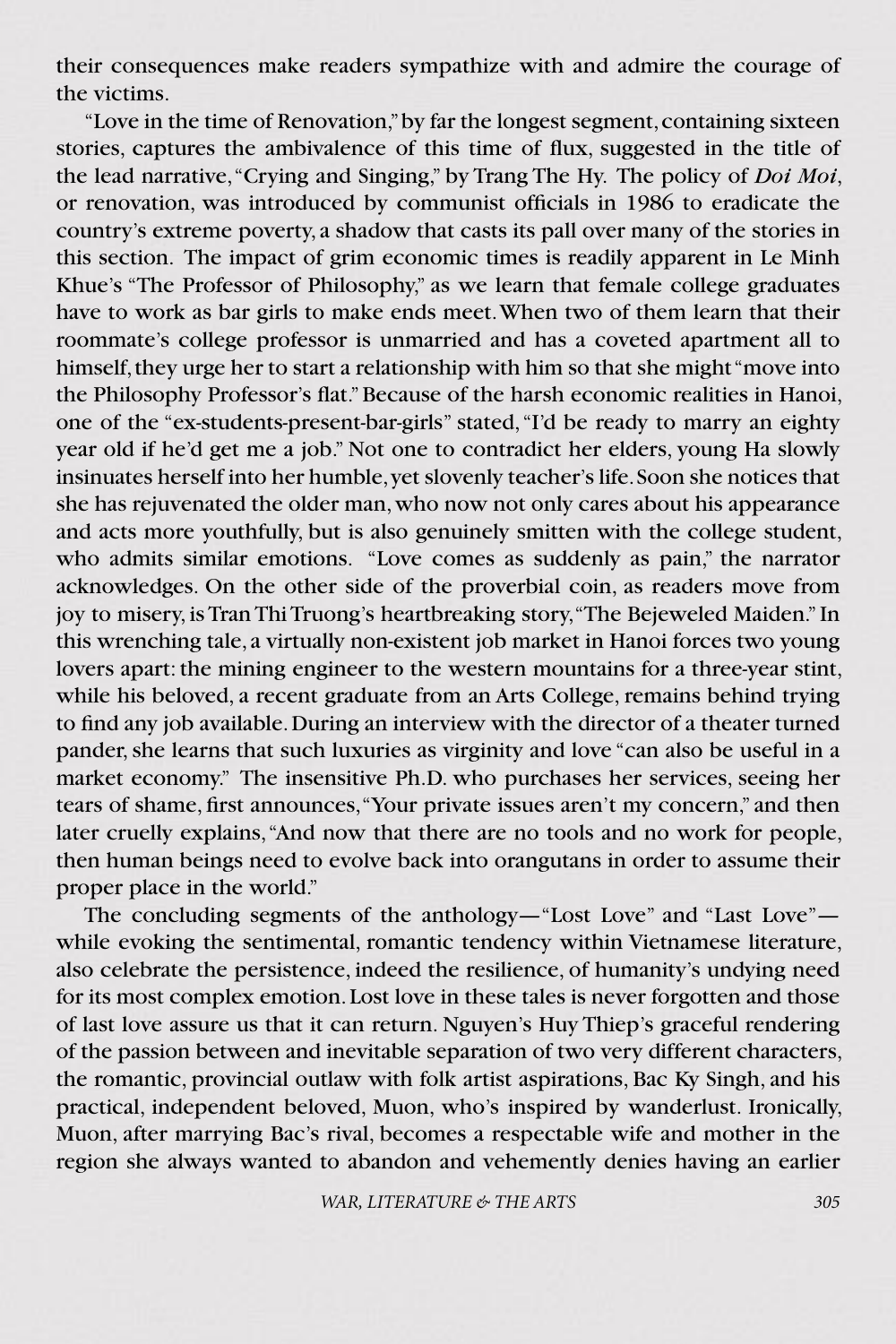relationship, while her first love, who once vowed never to leave his homeland, relocates to New York City, where he remains single, still suffering from the loss of Muon. Most representative of the final series of stories, those dealing with love late in life, is Nguyen Khai's "Sunlight at Dusk," in which a former suitor, rejected by his intended's family and now twice widowed, returns at the age of seventy to his sweetheart who never married. At first skeptical of their relationship that he saw as comical, the narrator gradually recognizes its warm authenticity, so much so that he praises the matchmaker who arranged the union: "Only a great human heart can re-germinate the buds of love." As in so many of the stories in this volume, the characters defeat expectations, defying tradition.

The twenty or so typographical errors, while mildly distracting, do not diminish the range, scope, and depth of this marvelous anthology, a welcome addition to Curbstone's excellent translations of important Vietnamese writers, all of which serve as pathways to the Vietnamese soul.

> *Depictions and Images of War in Edwardian Newspapers, 1899-1914*. Glenn R. Wilkinson. New York: Palgrave MacMillan, 2003. 185 pp, \$75.00 cloth.

### **Reviewed by Michael S. Niberg, United Stated Air Force Academy**

This short (137 pages of analytic text) book has a rather unhelpful title that reveals little of the argument that the author really wants to make. That argument states that during the period under study images of war in the media became more positive and increasingly detached from the horrors of combat. Negative images appeared only rarely. Consequently, by July, 1914 a generation of young Englishmen had been exposed to images that showed war as a positive force with features that made it akin to safe, familiar pursuits like hunting, sports, and theater. Thus, the book contends, did England arrive at the scenes of that fateful summer, with large crowds volunteering to join the army, their youths lasting, in the famous words of poet Philip Larkin, "a little while longer."

"Attitudes," the author argues on page one, "make war possible." Perhaps, but unfortunately the attitudes of the men exposed to Edwardian media remain much less thoroughly examined than is the media itself. Wilkinson does not attempt to connect the images he analyzed with their actual impact on the men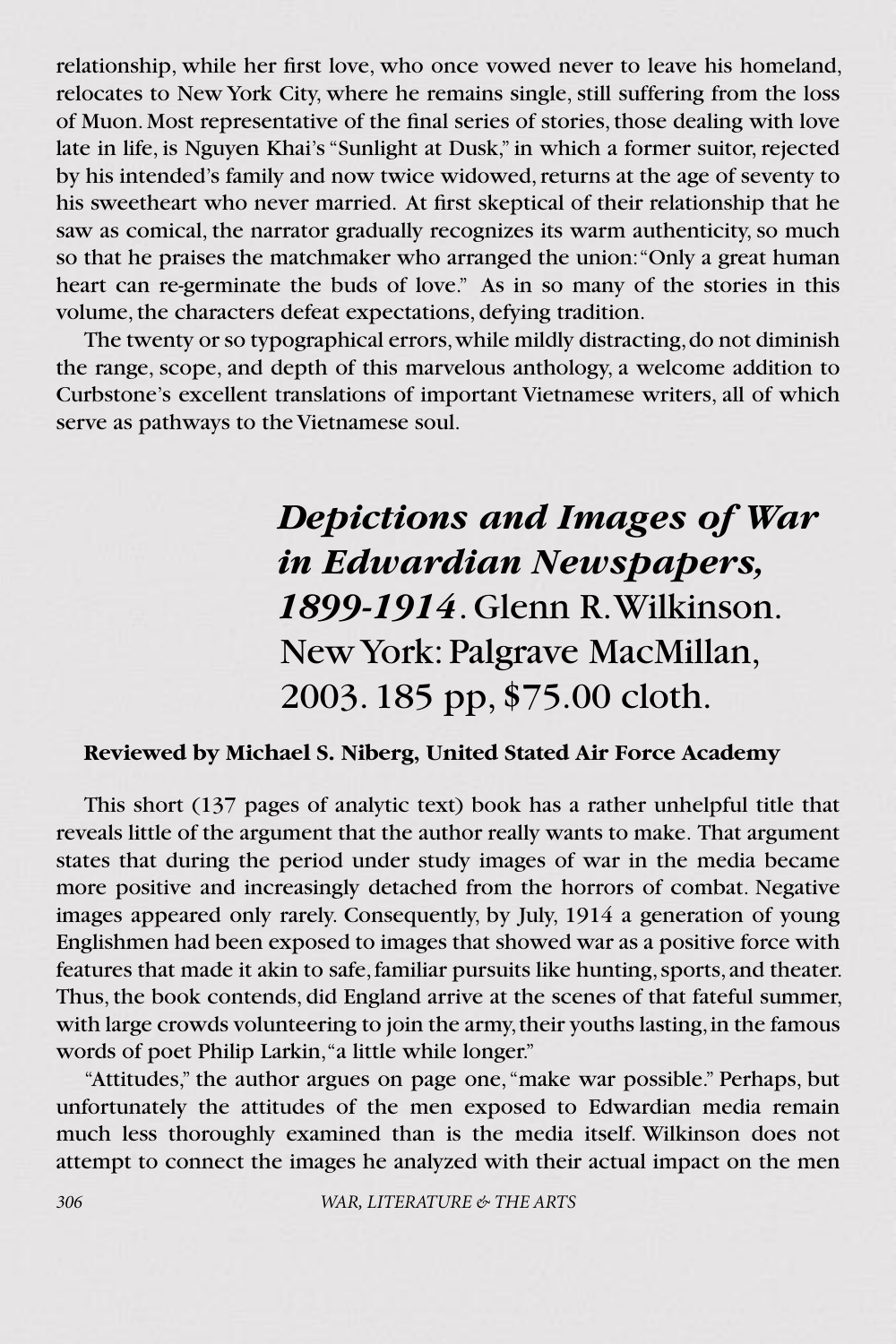of 1914. Neither has he consulted the major historical works on the myth of war enthusiasm in the early months of the Great War. Adrian Gregory, Jean-Jacques Becker, and Jeffrey Verhey are among the scholars who have worked to debunk the image of men naively and innocently joining the army, seemingly unaware of the death and gore that might await them. These historians have shown the danger of oversimplifying one's conclusions from photographs or from the prowar poetry of the essentially unrepresentative Rupert Brooke. The dominant attitude of the volunteers of 1914 was more grim resignation to an odious but necessary task than an optimistic hope in winning the war by Christmas.

Thus this book has to be read less, as I think the author intended, as an explanation of 1914 than as an analysis of images from 1899 to 1914. Here the author is much more successful. War, he argues, came to be depicted as a potentially civilizing force when applied across the far reaches of the British Empire. British soldiers in Africa and Asia represented development, law, and order in contradistinction to the "barbaric" and "premodern" ways of foes like the Mad Mullah or even the quasi-European Boers. Images of British soldiers as martial, but civilized, also helped to calm the fears of Britons who suspected that the luxuries of the Edwardian age were sapping the essential strength of Britain's young men.

The images of war depicted it as a necessary, even beneficial, activity that could force an evil enemy to abandon his uncivilized ways. It could also induce social behavior among British soldiers and act as a kind of life lesson to teach civics. The physical training accompanying war, moreover, had obvious benefits for man and society alike. Images that likened war to sport endowed the former with an aura of gentlemanly conduct and honor that transcended class while removing the newspaper reader from the reality that war, unlike sport, kills those who either cannot play the game or who, like the injured athlete, fall victim to caprice.

The use of soldiers and images of war to sell products demonstrates that the author's point has much to offer. Advertisers, naturally, would not use an image like a soldier to make their products more appealing unless they believed that such usage improved the chances at sales. Thus soldierly images revealingly sold health products like medicines and tonics, as well as masculine products like cigarettes.

Newspapers also took great care to create layers of remove between the reader and the ugliness of war. Euphemisms like "cleared out," "swept away," and "fallen" disguised the horrific ways that large numbers of men died on the battlefield. Other phrases like "out of action" or the foreign "hors de combat" described the destruction of entire units in ways that minimized human suffering. Photographs rarely showed individual men in agony and often took great care to provide the "merciful soft focus."

From this book, the reader will learn much about how a rapidly expanding media saw the military and warfare in the Edwardian period. These images,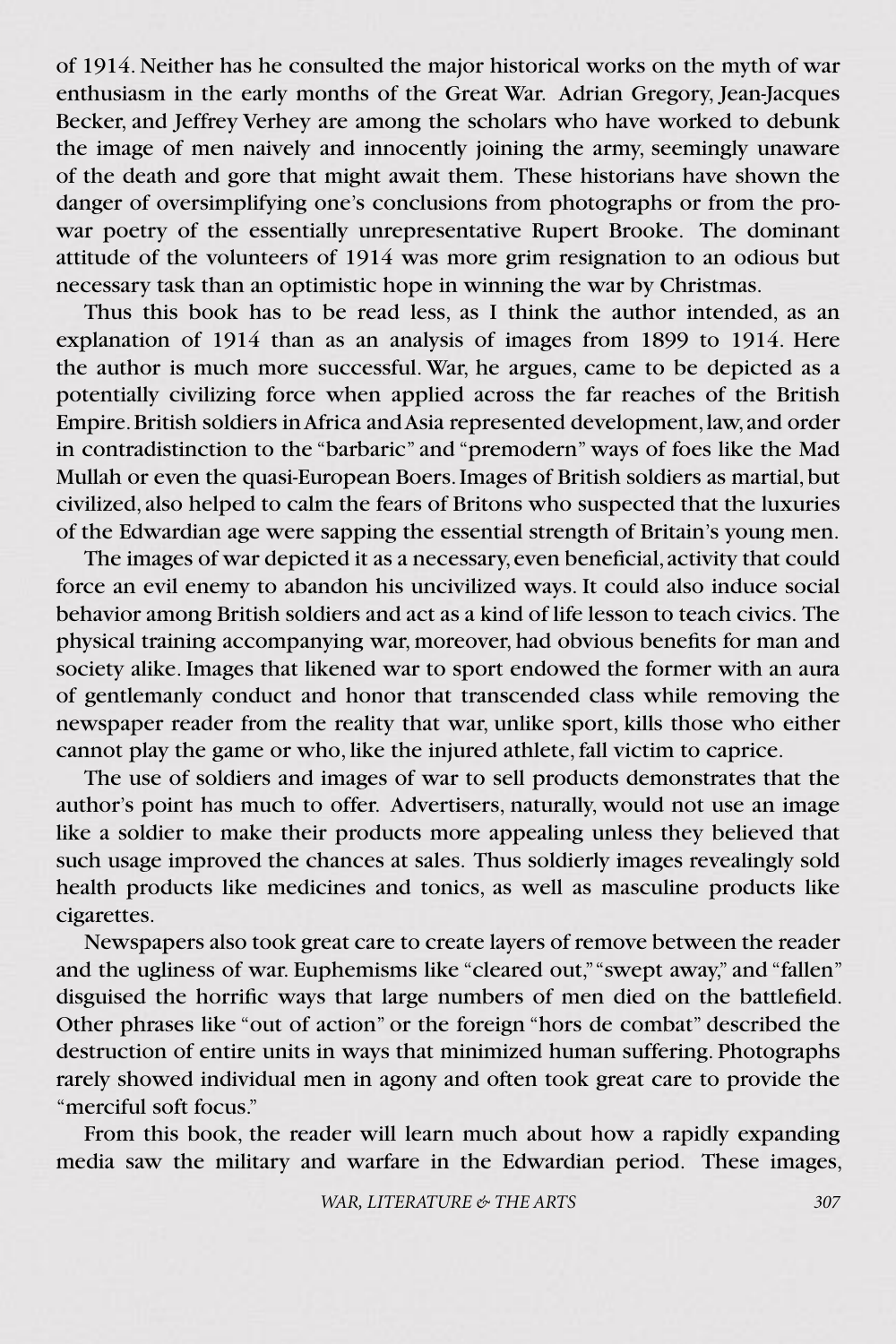however, inform a change more closely connected to the Boer War than the First World War. To fully understand how the media may or may not have affected the young Britons who became soldiers in 1914 will require a deeper and more nuanced treatment than is offered in this brief but insightful book.

> *Crossing the River: Short Fiction by Nguyen Huy Thiep*. Edited by Nguyen Nguyet Cam and Dana Sachs. Willimatic, CT: Curbstone Press, 2003. Pp.352. \$16.95.

### **Reviewed by William J. Searle, Eastern Illinois University**

Writing in a time of an evolving social context, in which contemporary Vietnamese are increasingly isolated from the bonds of the past, whether those strictures involve recent Marxist beliefs or ancient feudal hierarchies, Nguyen Huy Thiep captures the alienation, opportunism, and amorality of a country adrift, one that currently has only tenuous links with a rich cultural heritage. This new collection of his fiction, metaphorically titled *Crossing the River*, suggests a departure still in process, whereby the author examines both the mores of his people and the literary structures that preserve them. The clarity of his skeptical vision is reflected in the book's front cover art, a print of a portrait by Nguyen Trong Khoi, "Seed of Life," which depicts a boat's prow gently kissing the shoreline. In front of the prow, a very young child, no more than a year old, stands alone, appearing baffled; all the while an eye painted on the prow observes the infant without a trace of sentimentality. No more appropriate icon for the author's work could have been selected.

Of the seventeen stories in the anthology, the fewest in number might best be categorized as pseudo-historical. The three in this group—"A Sharp Sword," "Fired Gold," and "Chastity"—present, seldom in a flattering way, fictionalized versions of historical characters. The initial two merit special mention. In the first tale, Nguyen Phuc Anh, later known as King Gia Long, comes under satiric fire. Depicted as self-centered, politically obtuse, and limited in his ability to lead, the future king depends heavily on the wisdom, guidance, and good sense of his advisor, Dan Phu Lan, beheaded by Anh, regardless of his nine years of flawless service, because within the last three months his mentor's activities have been inconse-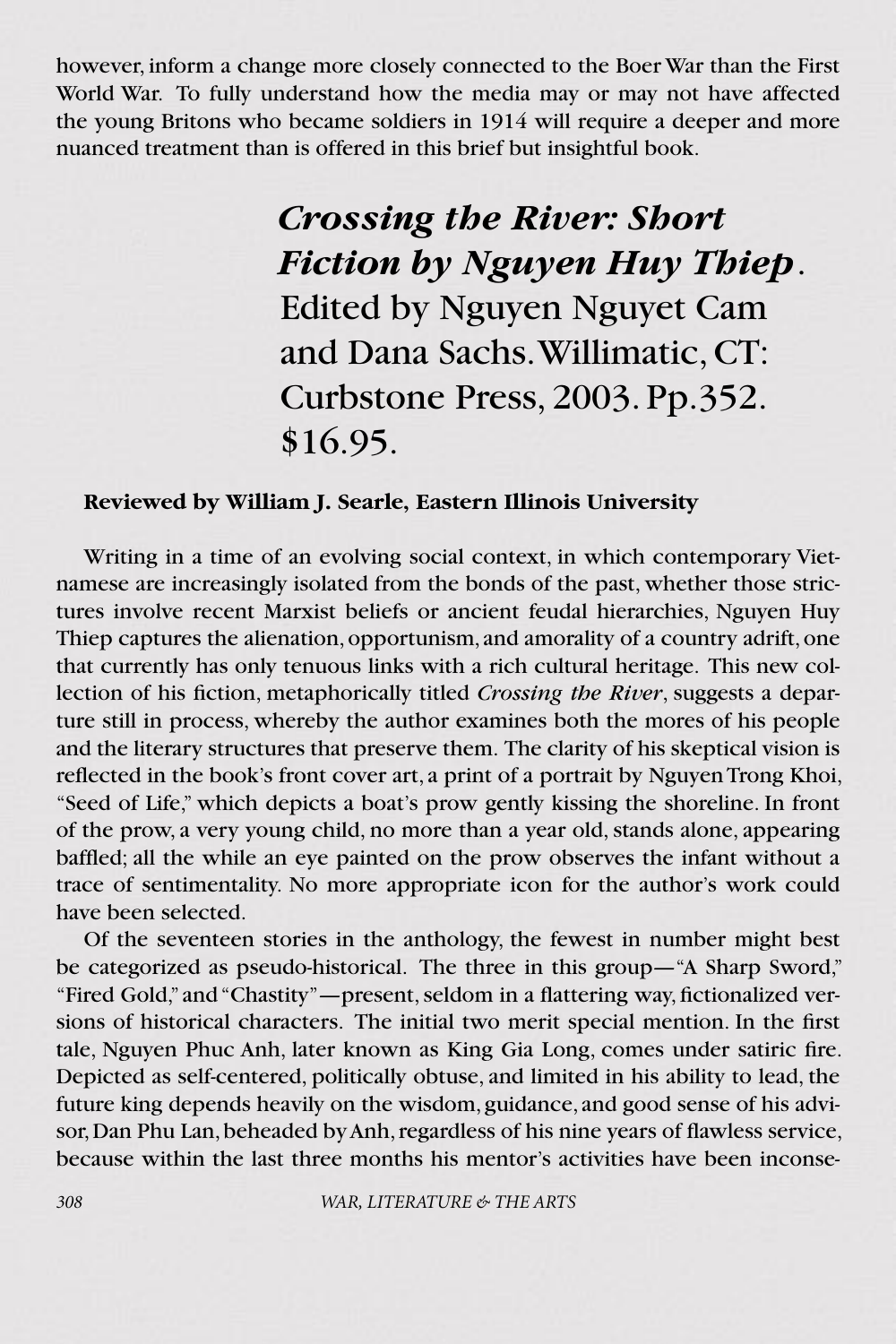quential. Thiep's addendum that new evidence implies that Lan may have eloped rather than returned to court, thus avoiding his execution, is a distinction without a difference, since it too indicates the unsavory nature of life at Long's court. The perfidy of Gia Long continues in "Fired Gold," where we see the king accepting Francois Poiree as both confidant and counselor, laying the foundation for European colonization of Vietnam. In his diary, Poiree is patronizing of the Vietnamese king, the poet Nguyen Du, author of *The Tale of the Kieu*, Vietnam's national epic, and Vietnamese civilization, which he compares to "a virgin girl raped by Chinese." As the story progresses, Thiep includes a fragment of an account by a Portuguese prospector who recounts an ambush of Poiree, himself, and other Europeans searching for gold. Since only a portion of the memoir survives, Thiep provides three possible conclusions—one in which only Poiree survives, one in which all the Europeans survive, and one in which all Europeans in the expedition are killed. After pointing out that Gia Long's dynasty was horrific, the author warns, "Please pay attention, dear reader, for this dynasty left many mausoleums."

Four of the stories—"The Winds of Hua Tat: Ten Stories in a Small Mountain Village," "The Salt of the Jungle," "A Drop of Blood," and "The Water Nymph"—appear to have been inspired by legend, folktale, and fable. As a unit, they reveal a variety of narrative strategies and thematic concerns. The aging protagonist of the finely crafted tale "The Salt of the Jungle" is juxtaposed with the more humane behavior of a family of monkeys. As the hunter loses the accoutrements of civilization, his rifle and clothing, and then abandons his quest for the kill, he is reborn into a fuller humanity. The more panoramic "A Drop of Blood," which spans several generations, is an extended exposé of the essential corruption within the Mandarin system. The ten stories which make up "The Winds of Hua Tat" present a wide range of human behavior—fidelity, greed, gullibility, pride, lust, irresponsibility, betrayal—based upon folktales that circulated among mountain villages where the young Thiep once taught. According to the narrator, however, they are worthy of preservation in print because "maybe these old stories will dwell on the miseries of human beings, but when we understand those miseries, then wisdom, morality, nobility, and humanity will bloom within us." As implied above, despite its often harsh depiction of contemporary Vietnam, at times, a much more refined sensibility is visible beneath the grim surface of Thiep's prose. Although "The Water Numph" is, in part, inspired by the tale of a watery spirit, the beautiful, yet mischievous Me Ca, whom the first person narrator, Chuong, views as a symbol of hope amidst his own economic and sexual exploitation by those more fortunate than himself. "Only Sorrow is eternal," he remarks at one point in the story, a pessimistic tone that this vaguely picaresque tale shares with the anthology's largest group of stories, those starkly realistic tales of modern Vietnam.

Two of these harsh tales—"Crossing the River" and "The Woodcutters"—serve as bookends for the entire collection. In the initial story, a student on the ferry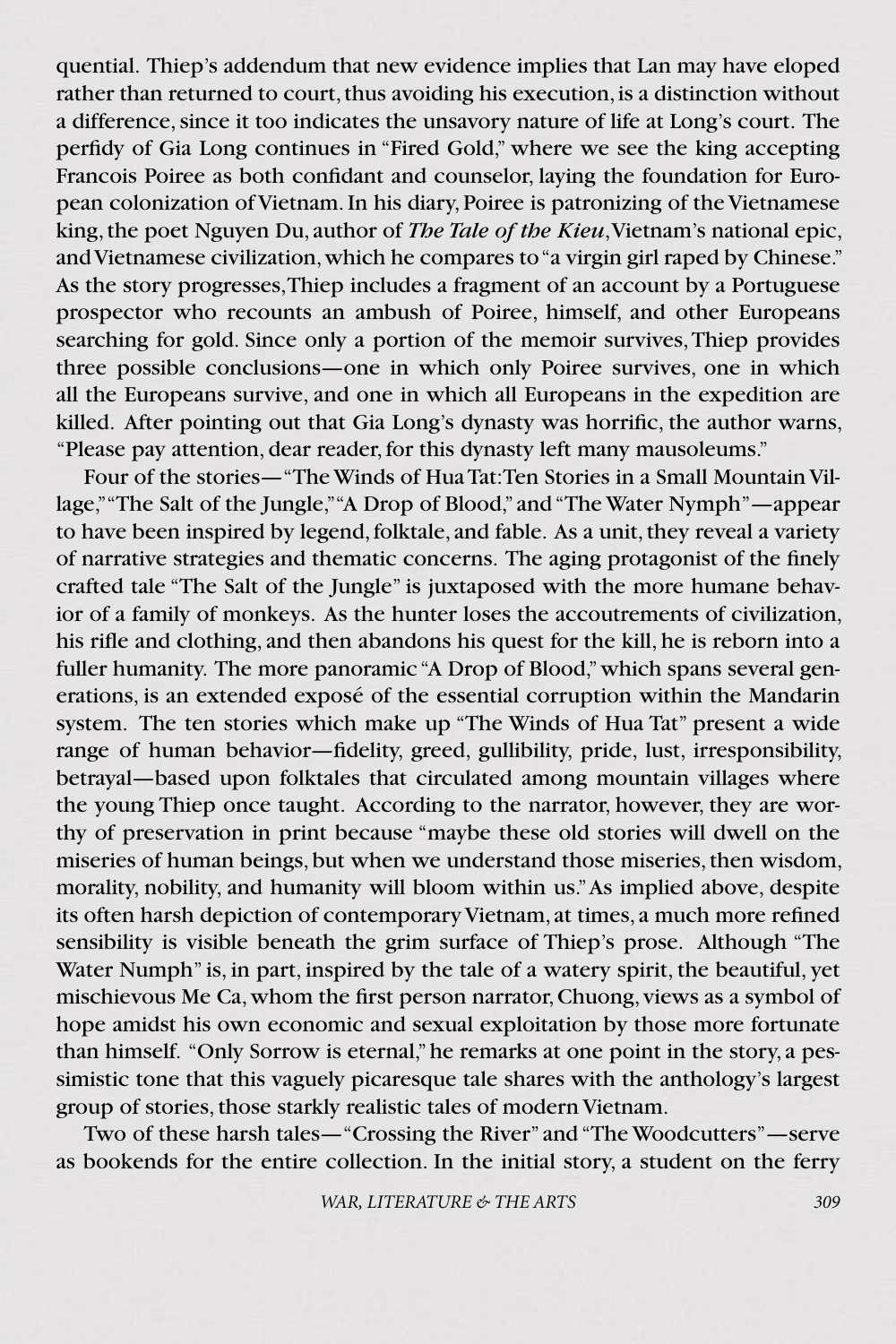establishes the atmosphere for all ten stories in this group when he utters: "The nature of human life is cruelty. People run after sexual passion, money, and vain glory." When one of the passengers on the vessel, a thief, outwits two gangsters in order to prevent the mutilation of a young boy foolish enough to get his hand stuck in their antique vase, the others on the boat label him a hero, a revolutionary. A discordant note punctures their praise, however, as the unimpressed ferry woman provides balance, revealing the truly dark soul of their impulsive and very transitory savior. "The Woodcutters" revolves around the motif of the trickster tricked, as laborers cheat their employer who in turn cheats them. The story's only bright spot occurs when the narrator, one of the laborers, interrupts the attempted rape of his employer's teenage daughter by his kinsman, another woodcutter. "I was full of hatred, hatred for all the transience of the conditions of my era," he confesses, but he continues that if we do not follow a system of morality, "There would be ruin."

In large part, eschewing sentimentality as though it were a pestilence, Nguyen Huy Thiep reverses a tendency prevalent in the literature of Vietnam. The luxuriant countryside, religious holidays, the perennial rhythms of daily life do not resuscitate, reinvigorate, or revitalize in Thiep's work as they so often do in the fiction of Duong Thu Huong or Bao Ninh. Instead we read in "The Remembrance of the Countryside" that "the afternoon empties the spirit of anyone who hopes to prove that anything has meaning." Thiep's characters, weighed down by the burden of living, exist in very a grim world, one in which self-absorption, hypocrisy, and greed reign supreme, as a country and its people try to establish a new identity and a means to express that identity in the midst of ever accelerating change, which, in turn, reinforces the loss of traditional ways.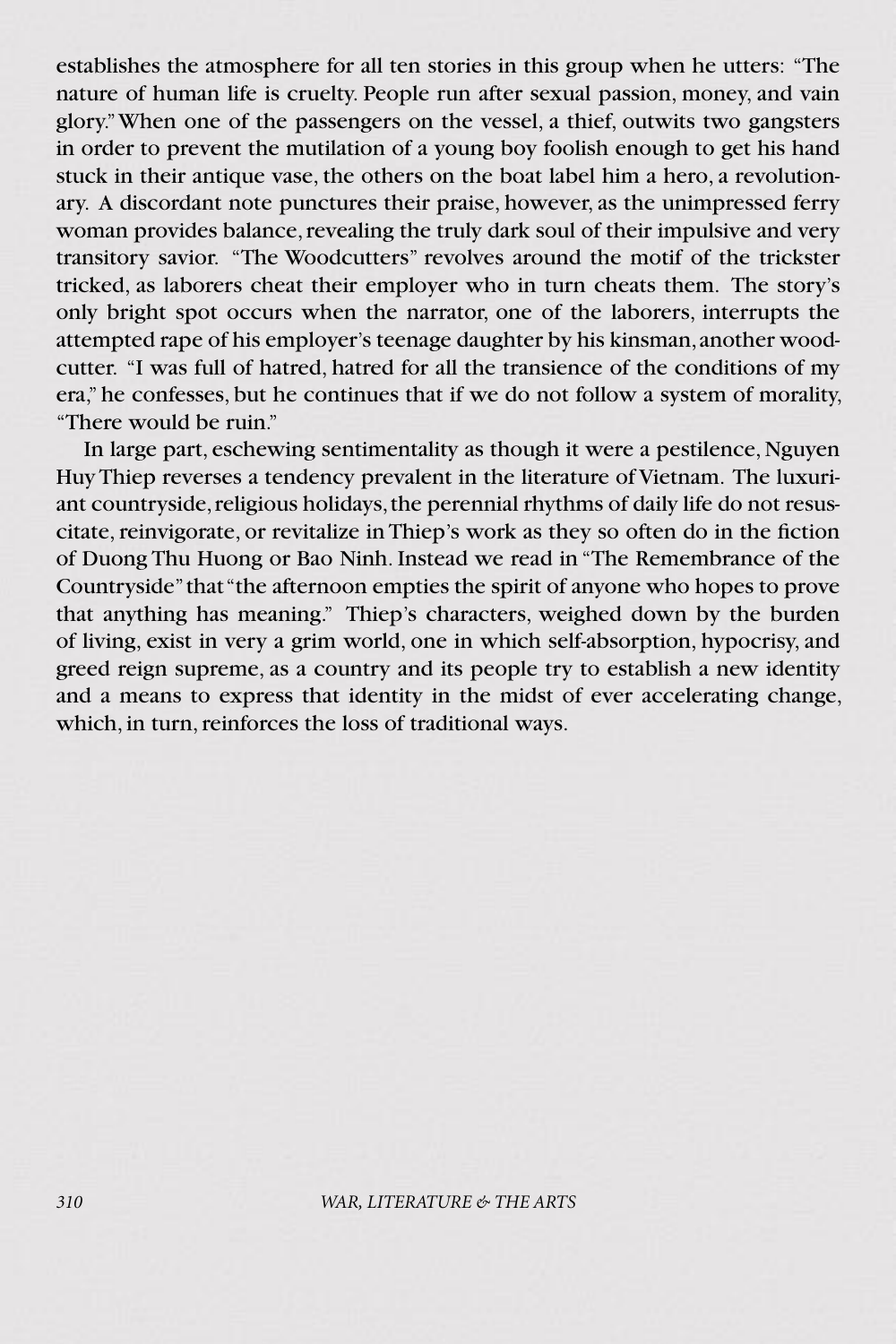# **MICHIGAN QUARTERLY REVIEW**

### ANNOUNCES A DOUBLE ISSUE **FALL 2004 AND WINTER 2005**

### **VIET NAM: BEYOND THE FRAME**

Edited by Rebekah Linh Collins and Barbara Tran

For everyone there is a Viet Nam "beyond the frame": the one they never read about or saw depicted on their TV and movie screens; the one they came to know intimately, lost in the myths of history; the one they heard about from families in the diaspora but never experienced personally.

This special issue of MQR is the most comprehensive forum so far in which writers from a variety of academic disciplines, as well as creative writers, explore the terra incognita of a nation and people insufficiently studied and understood.

Essays and Reviews: John Balaban, Philip Beidler, Rebekah Linh Collins, Duong Bich Hanh, Eric Henry, Sarah Gail Johnson, Christian Langworthy, Boreth Ly, Tom Nawrocki, Isabelle Thuy Pelaud, Quang Phu Van, John C. Schafer, K. W. Taylor, Nora Taylor, Thuong Vuong Riddick, Monique Truong, Andrew Wells-Dang, Indigo Williams Willing, John Whitmore, Alex Wood, Jack Yeager

Fiction: Matt Friedson, Dennis Kistler, Andrew Lam, Christian Langworthy, Ly Lan (trans. Lily Chiu and Nguyen Thi Nga), Lee Minh McGuire, Aimee Phan, Tran Dieu Hang (trans. Qui-Phiet Tran), Tran Huy Quang (trans. Le Ngoc Tran), Viet Dinh, Vu Tran, Bruce Weigl

Poetry: Bao Phi, Earl Coleman, Jilly Dybka, W. D. Ehrhart, Preston Hood, Lam Thi My Da (trans. Martha Collins and Thuy Dinh), Christian Langworthy, Linh Dinh, Walt McDonald, Catherine K. H. N. Magia, Barbara Tran, Truong Tran

Graphic works: Binh Danh, Howard Henry Chen

To order both issues, send a check for \$18 (includes postage) to Michigan Quarterly Review, 3574 Rackham Bldg., 915 E. Washington St., Ann Arbor, MI 48109-1070.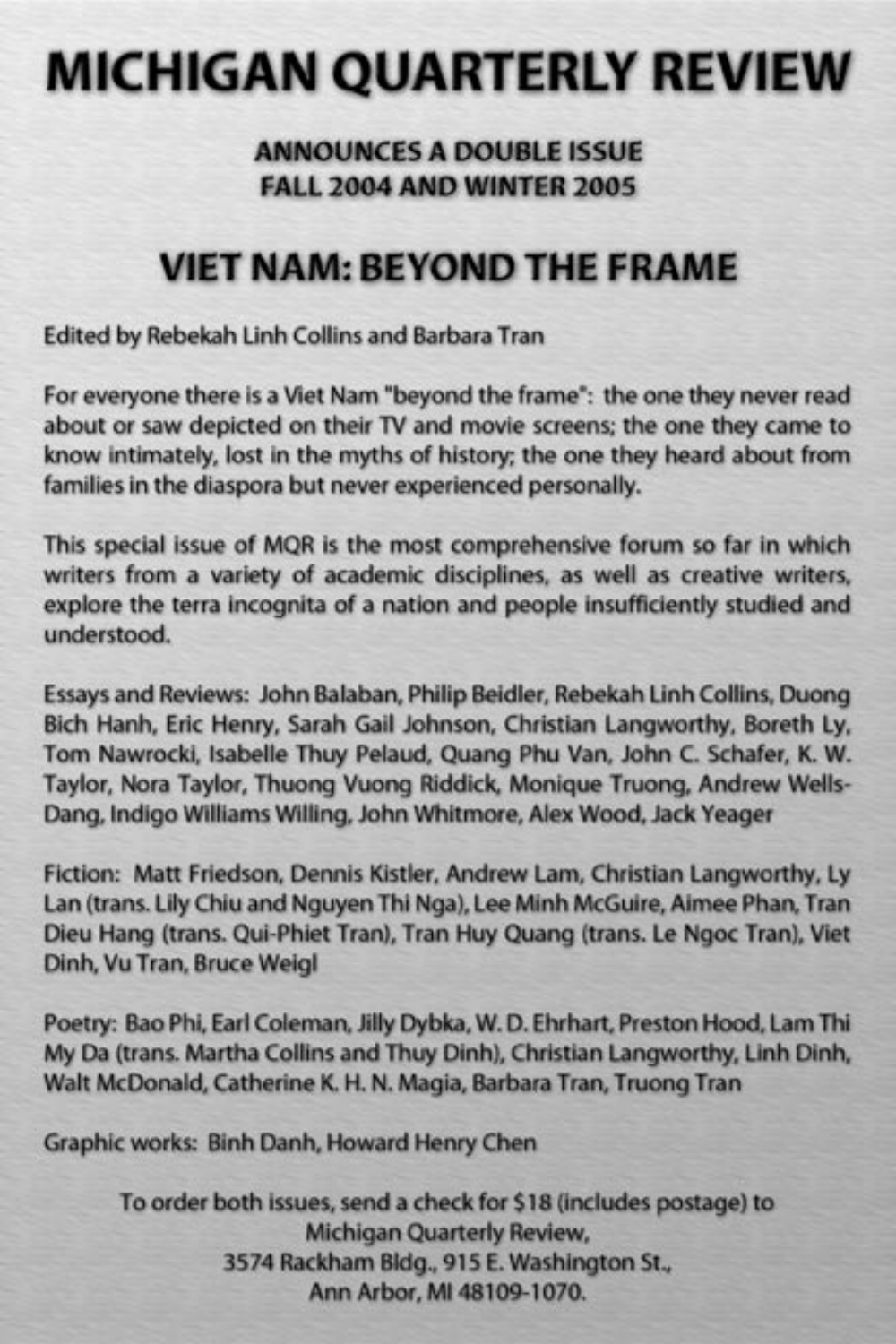

A. P. CLARK<br>Lieutenant General, USAF (Ret.)

A stunning, full-color book about the U.S. Air Force Academy's unique falconry program

"It was quite obvious that a falcon would be an appropriate choice [for a mascot]-an avian speedster with unparalleled aerial superiority." -Dr. Harold M. Webster, LCdr. **USNR** (Ret.)

# **Falconry at the United States Air Force Academy**

The Story of the Cadets' Unique Performing Mascot

A. P. Clark, Lieutenant General, USAF (Ret.) ISBN 1-55591-487-X (PB) = ISBN 1-55591-497-7 (HC) 8 1/2 x 11 · Full-color photos and illustrations • 96 pages \$17.95 PB = \$34.95 HC

This stunning, full-color book tells the story of the U.S. Air Force Academy's unique falconry program that began in 1955 with a groundbreaking decision to use the fierce-looking falcon as their mascot. This was the first collegiate mascot-and a wild creature at that-to perform at sports events free and untethered.



FULCRUM PUBLISHING<br>16100 TABLE MOUNTAIN PARKWAY, SUITE 300 GOLDEN, CO 80403<br>303.277.1623/FAX 303.279.7111 ORDERS@FULCRUM-BOOKS.COM